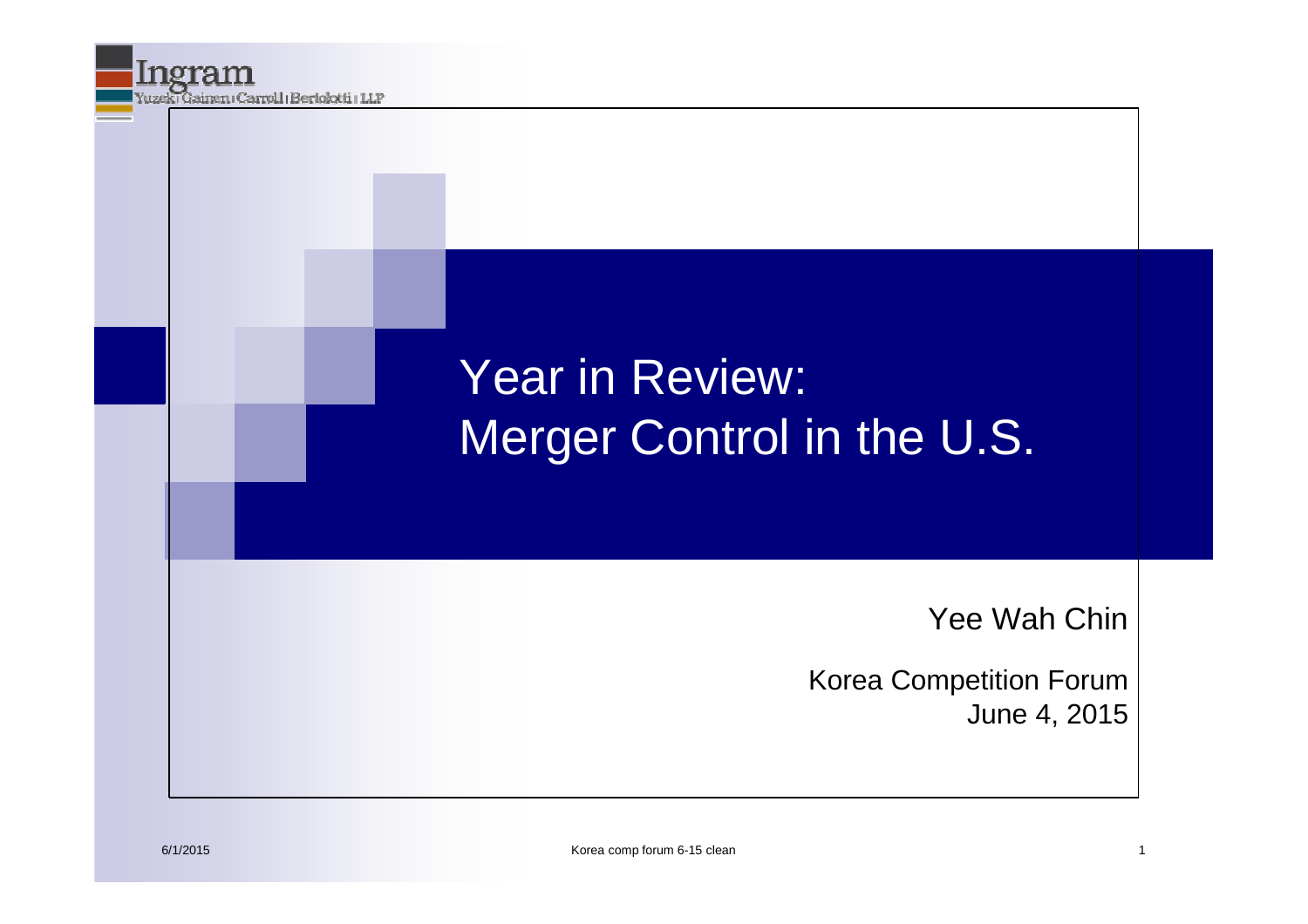

## U.S. Merger Year-in-Review

#### ■ Overview

- **Nedia transactions**
- **Technology**
- **Healthcare**
- Courts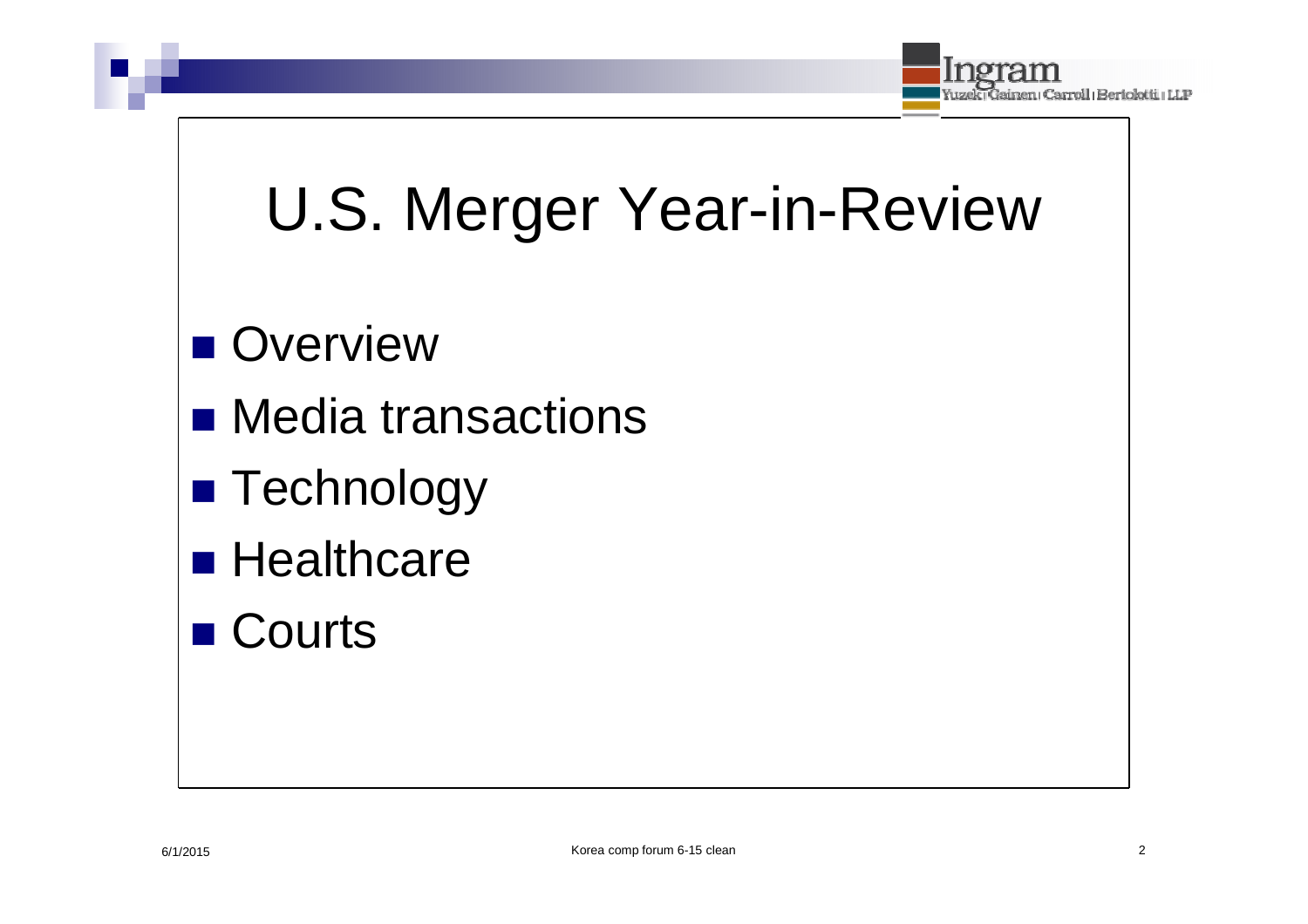

## **Overview**

#### ■ Statistics

- **Types of transactions**
- **Remedies**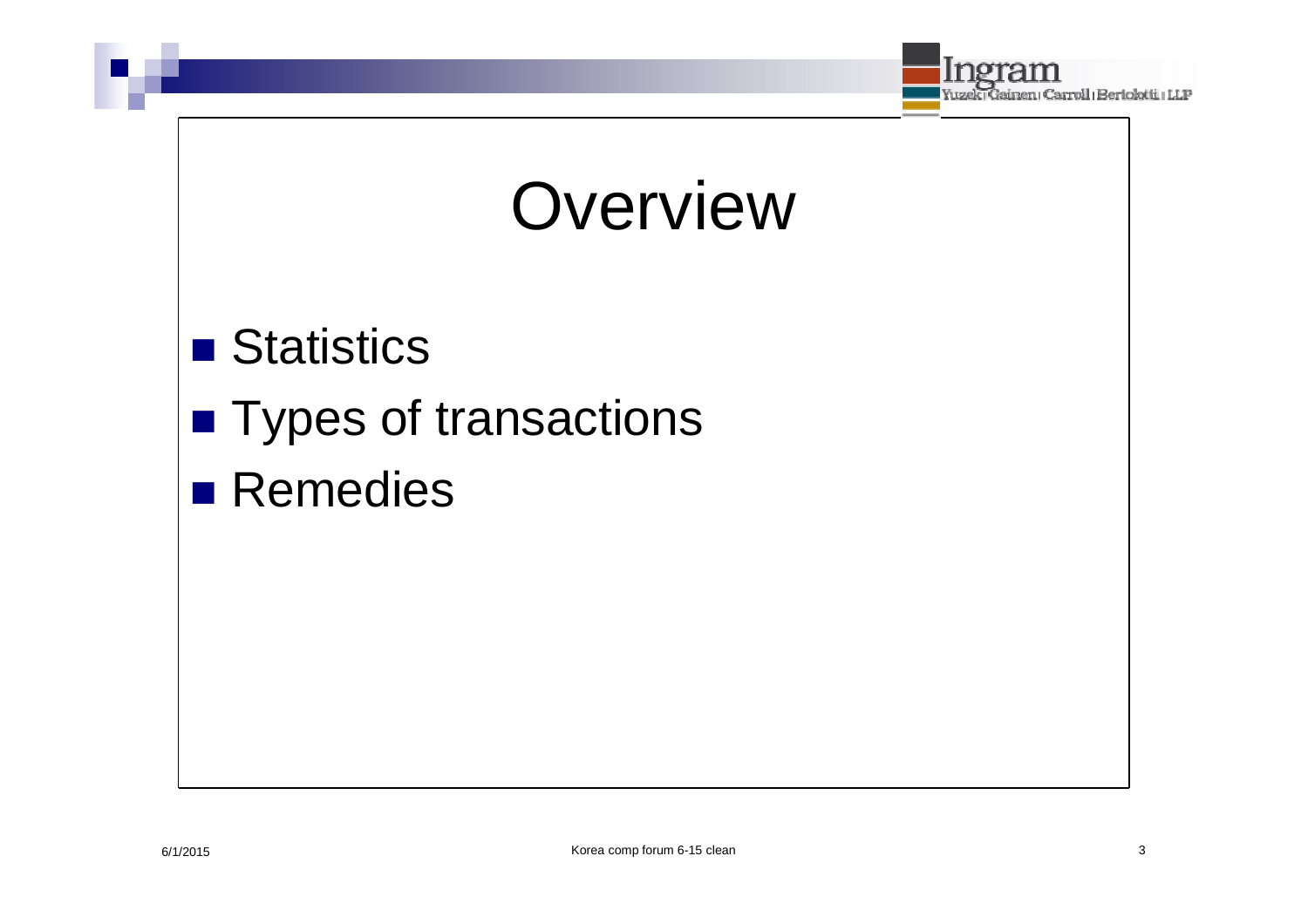

## **Statistics**

- First half of 2014 nearly \$1.8 trillion in deals reported, w/ 20 valued at >\$10 billion
- Still <4% of notified deals get 2d request
- >60% get early termination of waiting period
- March 2014 May 2015, DOJ & FTC challenged/resolved challenges to 40 transactions
- DOJ 18 transactions
- $\blacksquare$  FTC 22 transactions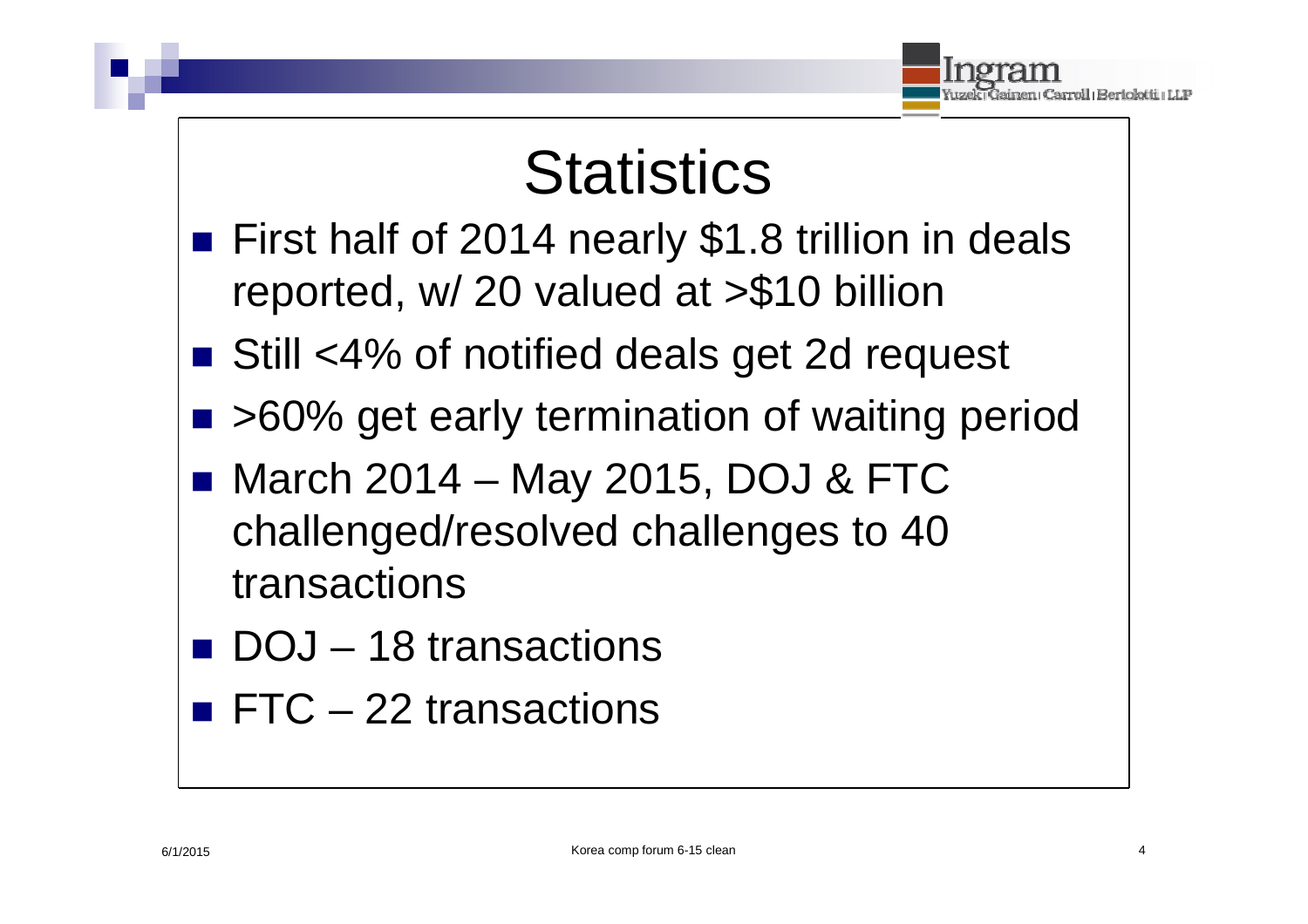

# DOJ

■ 10 divestitures ■ 6 abandoned □1 post-complaint □5 pre-complaint ■ 2 unwound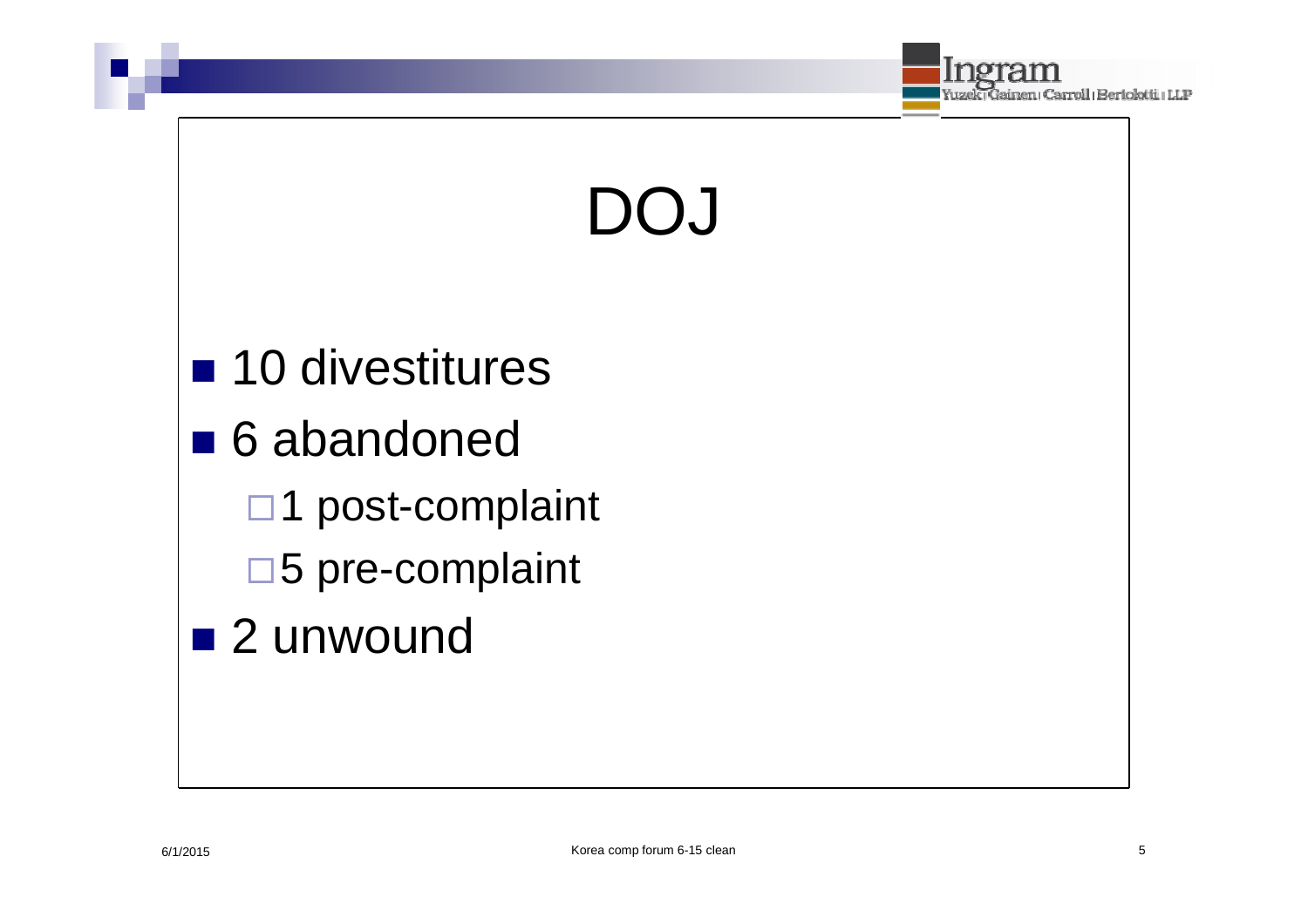

## FTC

#### **17 divestitures**

- 2 abandoned after FTC voted to issued complaint & seek preliminary injunction
- 1 conduct remedy
- 1 pending decision on preliminary injunction
- 1 filed May 29, 2015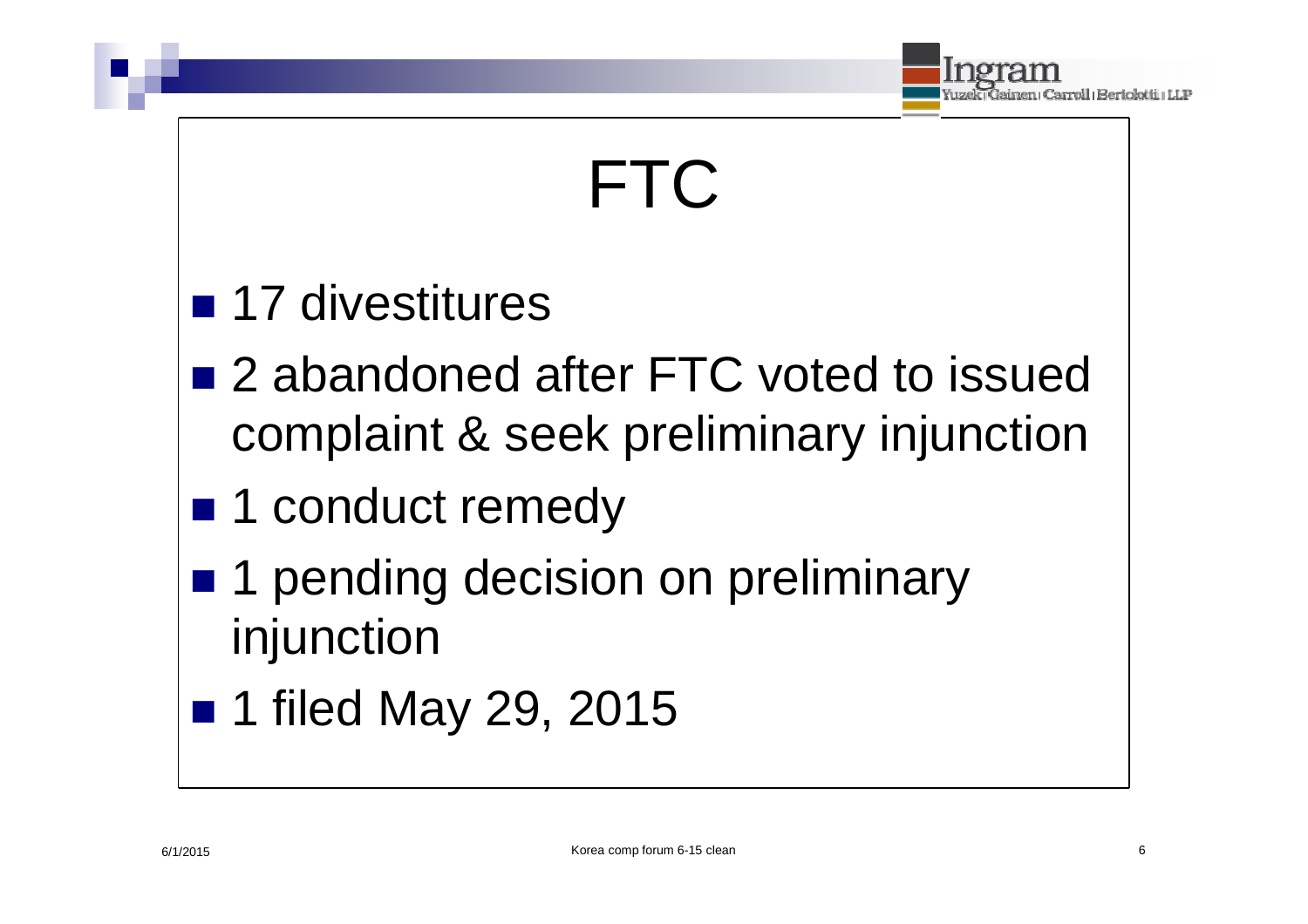

## **Types**

- All involved horizontal overlaps
- 2 also vertical aspect (Continental AG/Veyance Technologies; Par Petroleum/Mid Pac Petroleum)
- 1 w/ monopsony concerns (Tyson Foods/Hillshire Brands)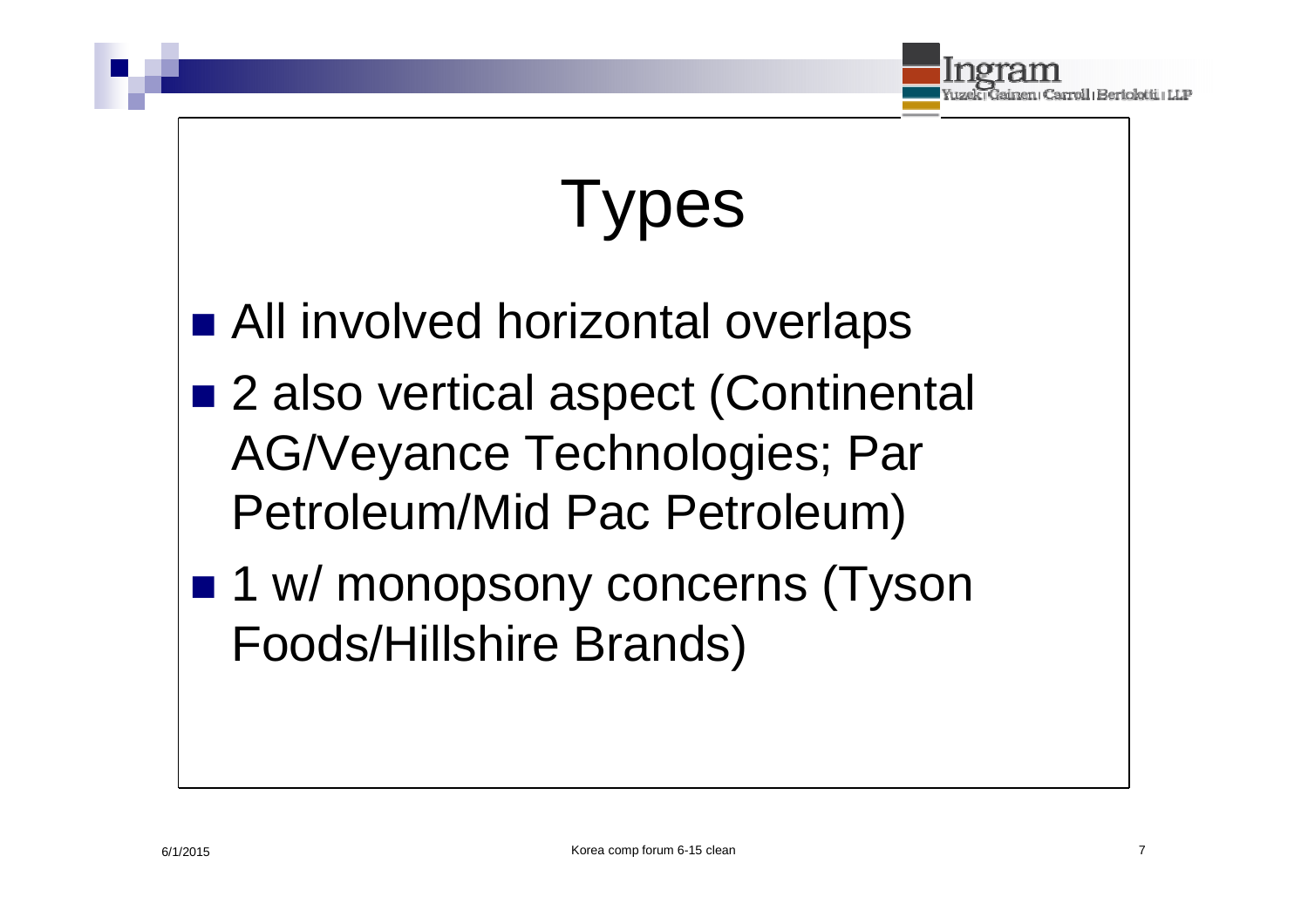

## Remedies

- Divestitures before permit transaction to proceed – 27 transactions
- Unwinding of completed transaction w/ disgorgement of profits & internal antitrust training programs (Twin America LLC JV)
- Conduct remedy (Phoebe Putney)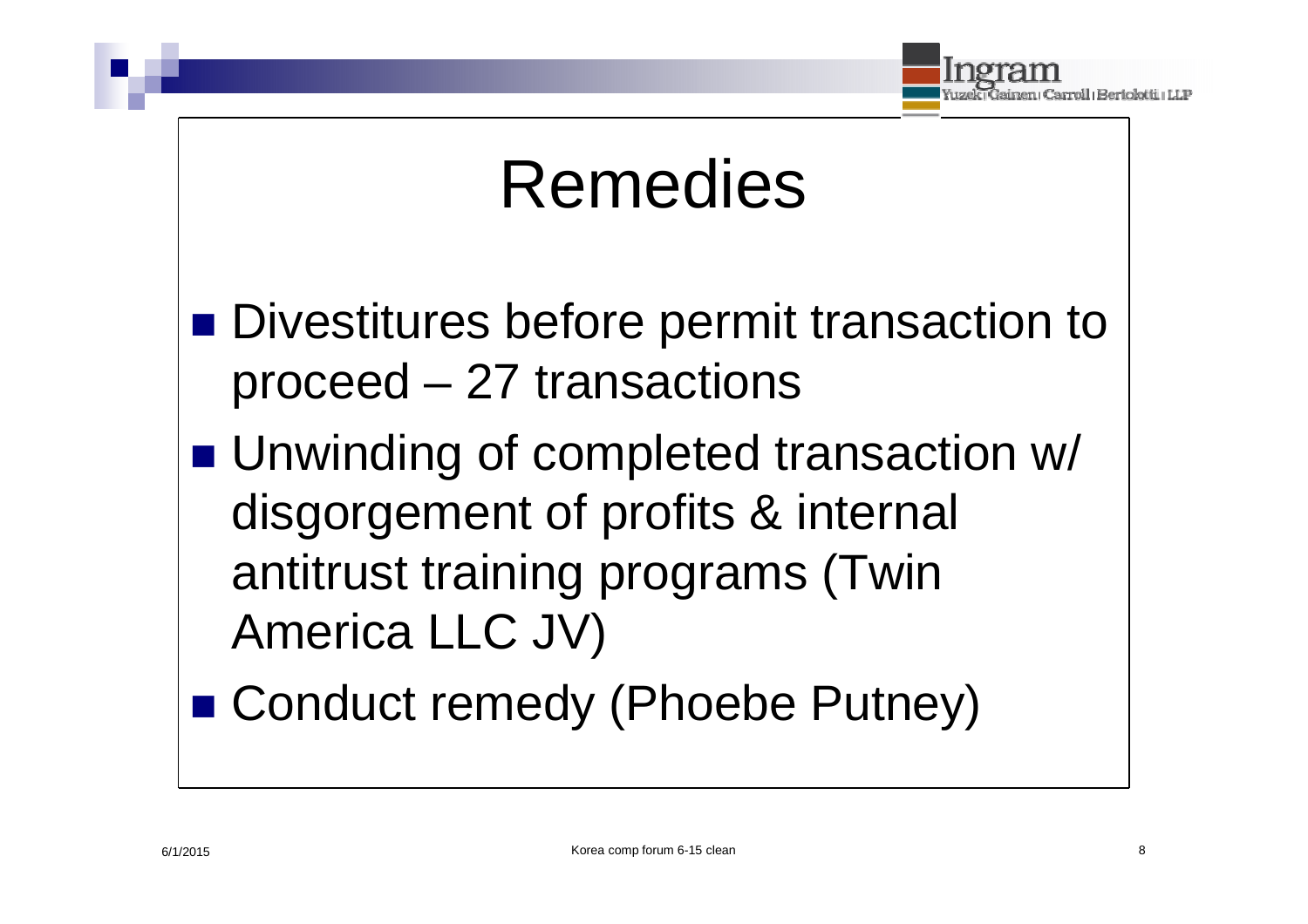

## Media

- Comcast/Time Warner Cable
- **National CineMedia/Screenvision**
- 3 television mergers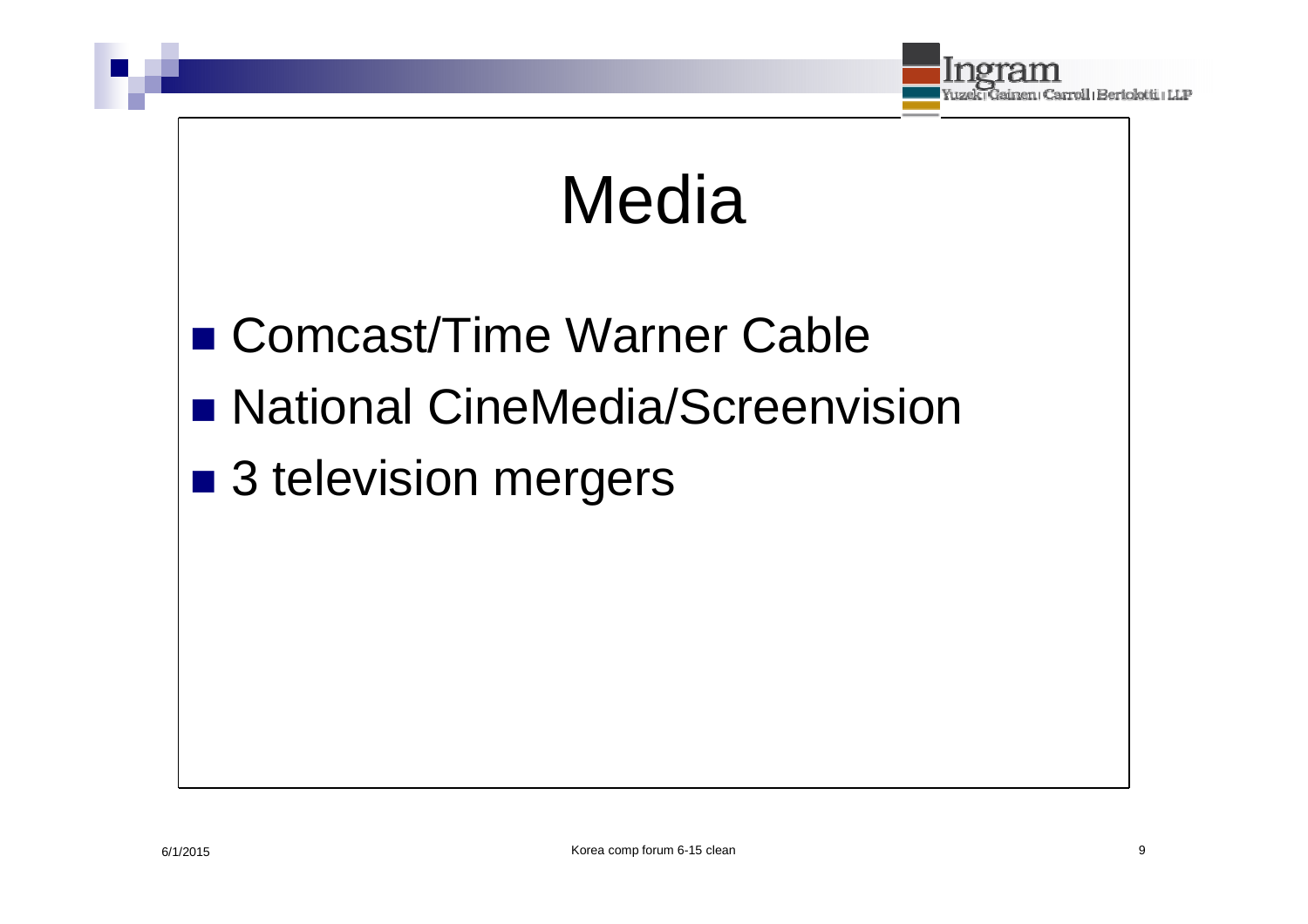

## Comcast/Time Warner Cable

- Largest & second largest cable companies
	- Comcast >21 million residential & business customers in 39 states & D.C.
	- $\Box$  TWC ~11 million customers in parts of 39 states
	- $\Box$  Post-merger & post-spinoffs  $\sim$ 30 million cable subscribers, <30% U.S. multichannel video program subscribers
- Largest & second largest providers of broadband cable Internet service – combined ~40%
- Interests in program networks & services
	- Regional sports networks
	- Comcast NBCUniversal
		- TV networks, broadcast station, cable programming networks
- Deal abandoned April 2015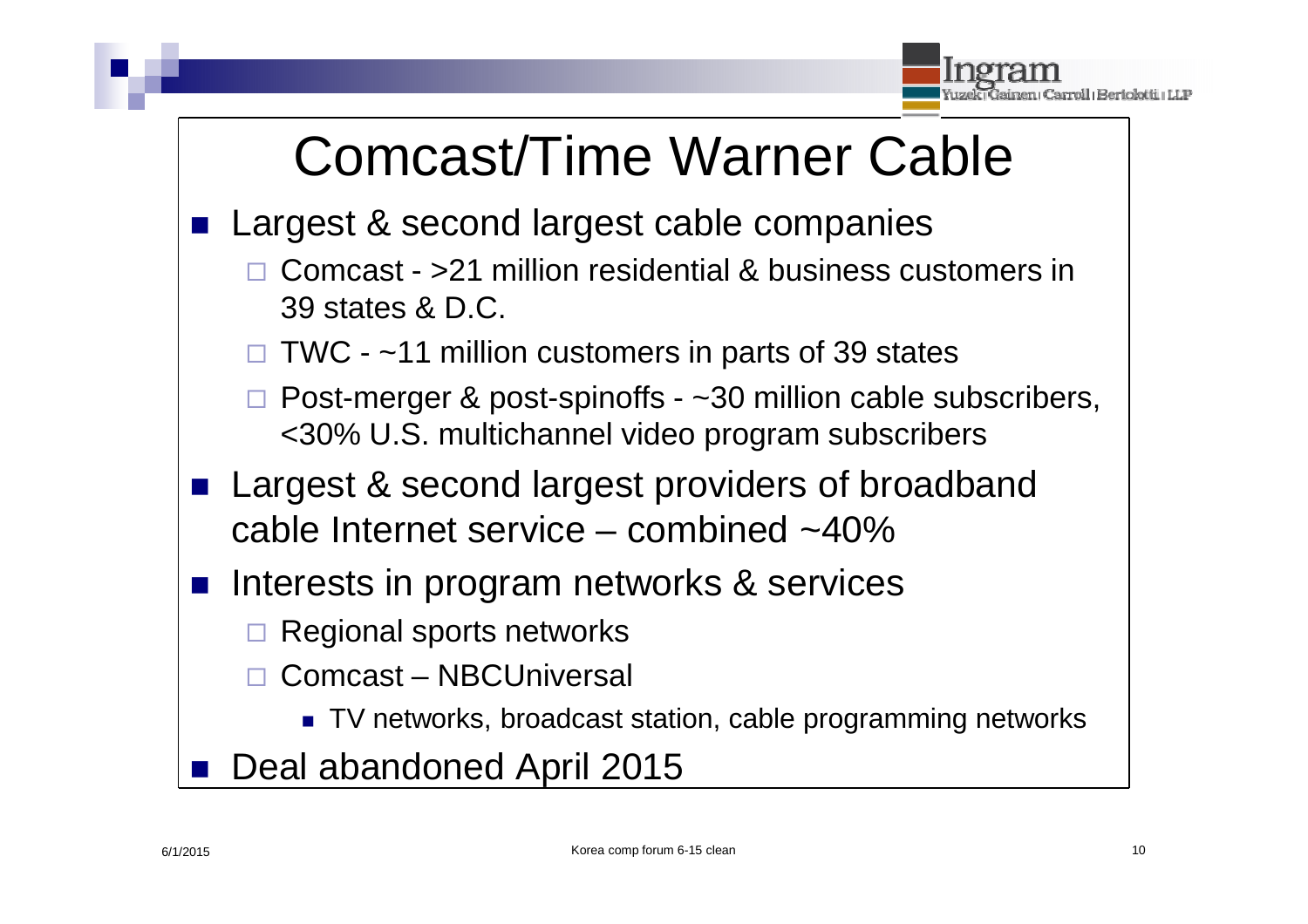

#### National CineMedia/Screenvision

- On-screen advertising networks intermediaries between movie theaters & advertisers that create pre-show programming combining ads w/other content
- Parties only 2 significant cinema on-screen advertising networks
- Combined served almost 90% all movie theater screens through long-term exclusive contracts, resulting in monopoly in cinema advertising & preshow services.
- **Internal documents indicating aggressive price competition &** market is duopoly
- DOJ filed lawsuit against deal in 2014
- Deal abandoned March 2015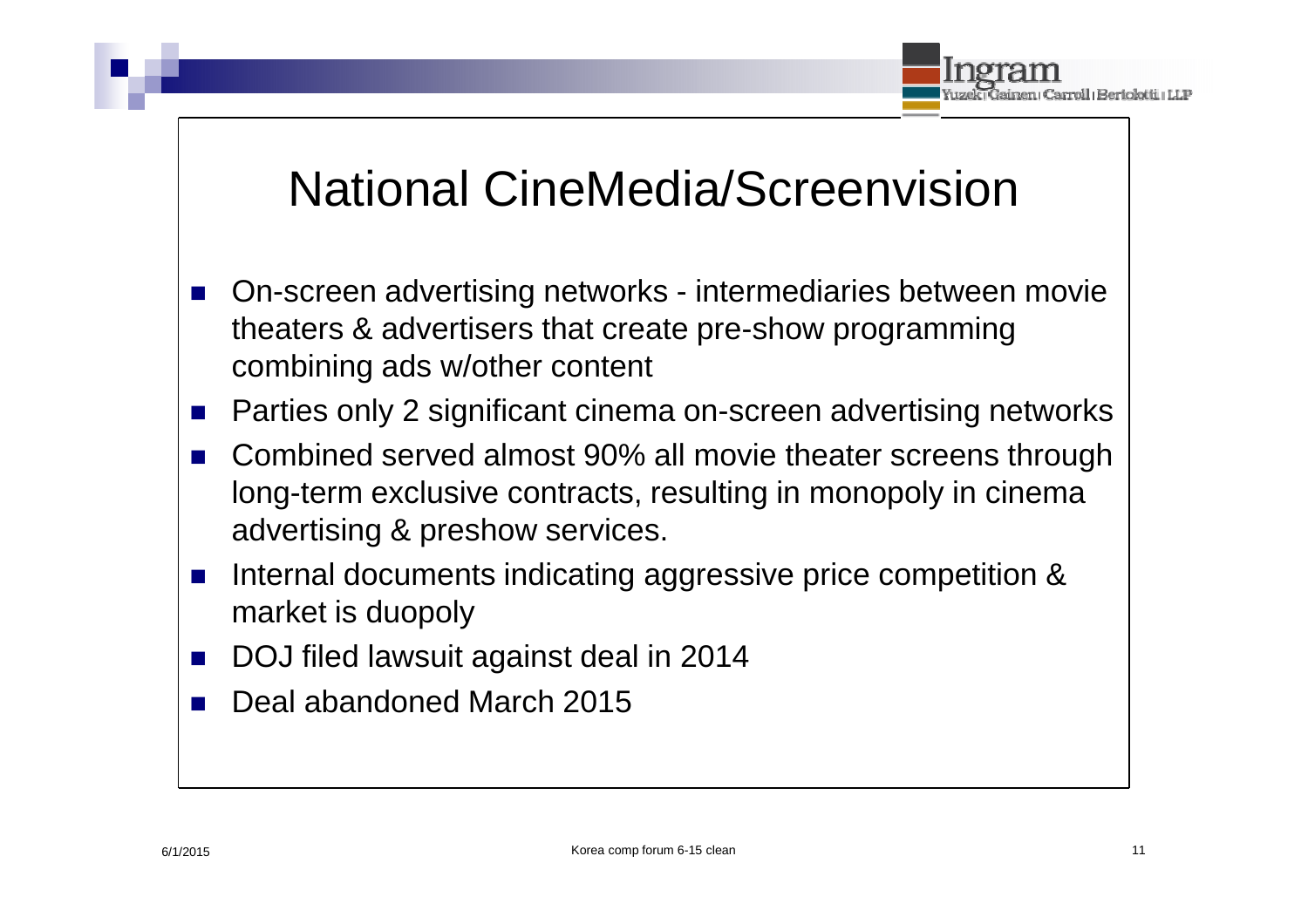

# TV Mergers

- Sale of spot advertising in local television markets
	- Rejection of "side car" divestitures
		- $\Box$  Divestiture buyers must be independent competitors
		- □ Consider certain relationships as under common economic control
- Sinclair/Perpetual
- Media General/Lin Media
- Nexstar/Communications Corporation of America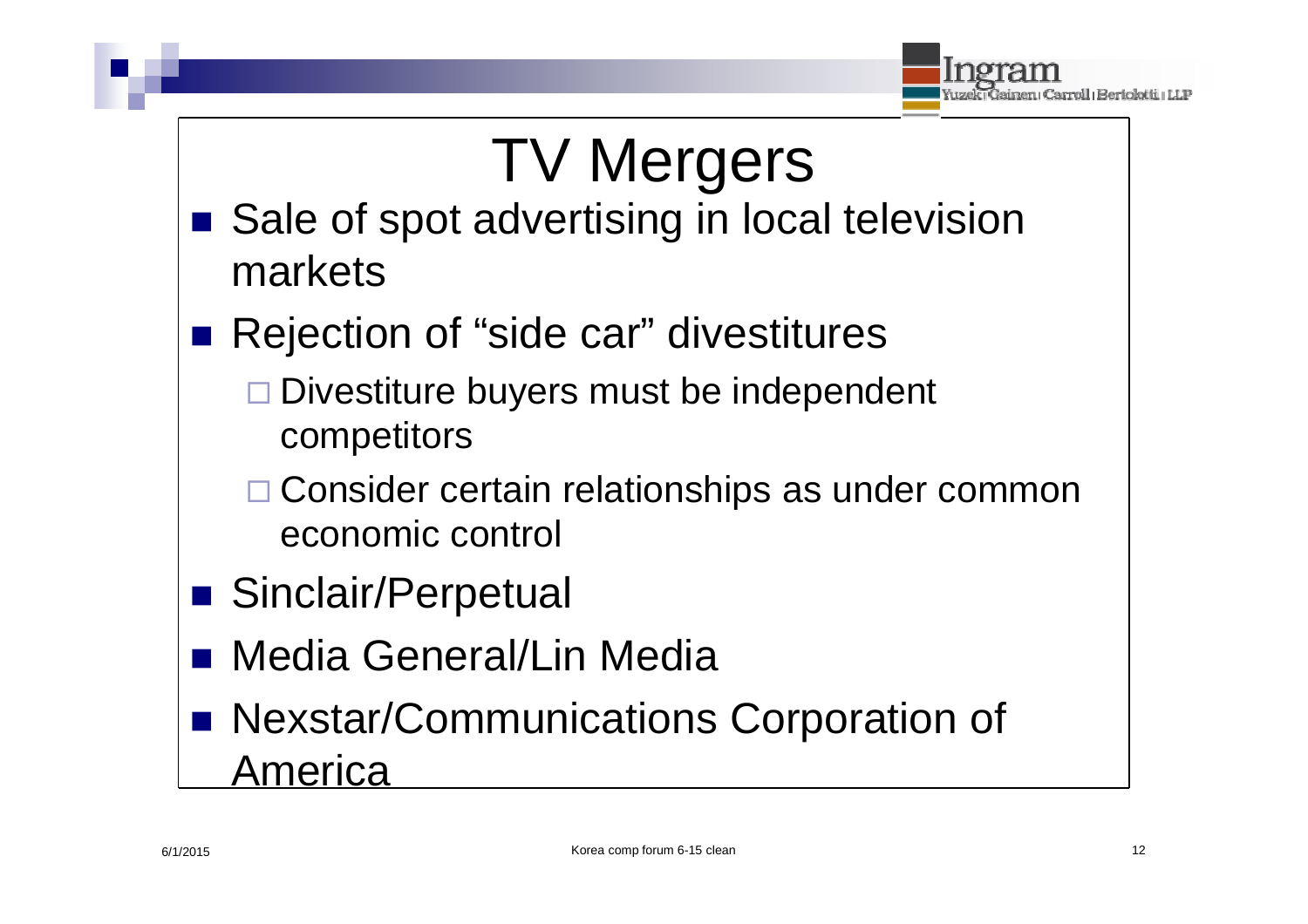

## Sinclair/Perpetual

- Perpetual ABC affiliate in Harrisburg, PA compete w/ Sinclair owned/operated CBS-affiliate & CW-affiliate stations in central Pennsylvania
- Deal result in Sinclair controlling 3 of 6 broadcast stations in area
- Perpetual Harrisburg affiliate divested to independent buyer
- Charleston, SC Perpetual ABC-affiliate overlap w/ Cunningham Fox-affiliate not viewed by advertisers as close substitutes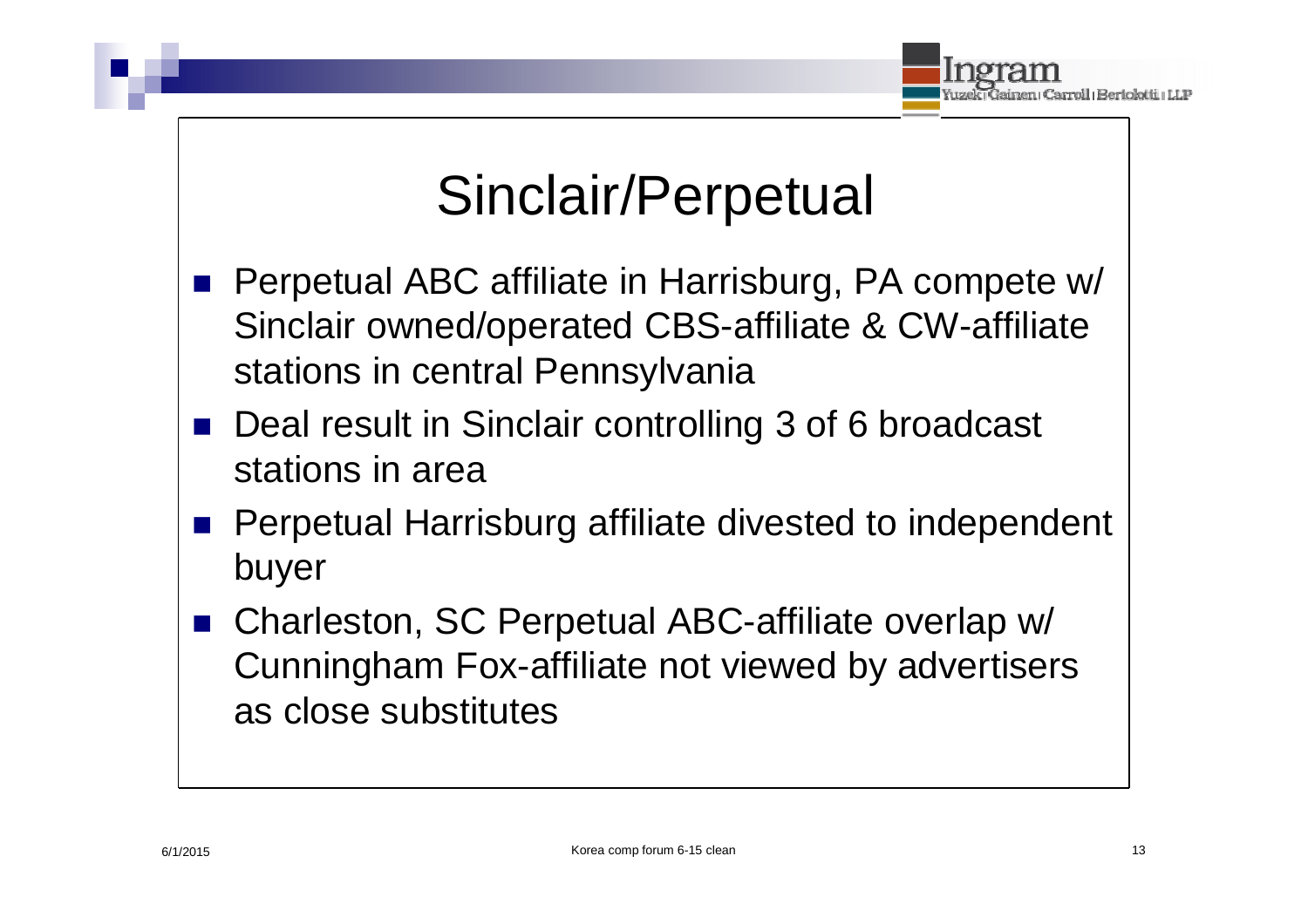

## Media General/Lin Media

- Overlap in 5 local TV markets
- Agreed up front to divest stations in affected markets to independent competitors
- Avoided second request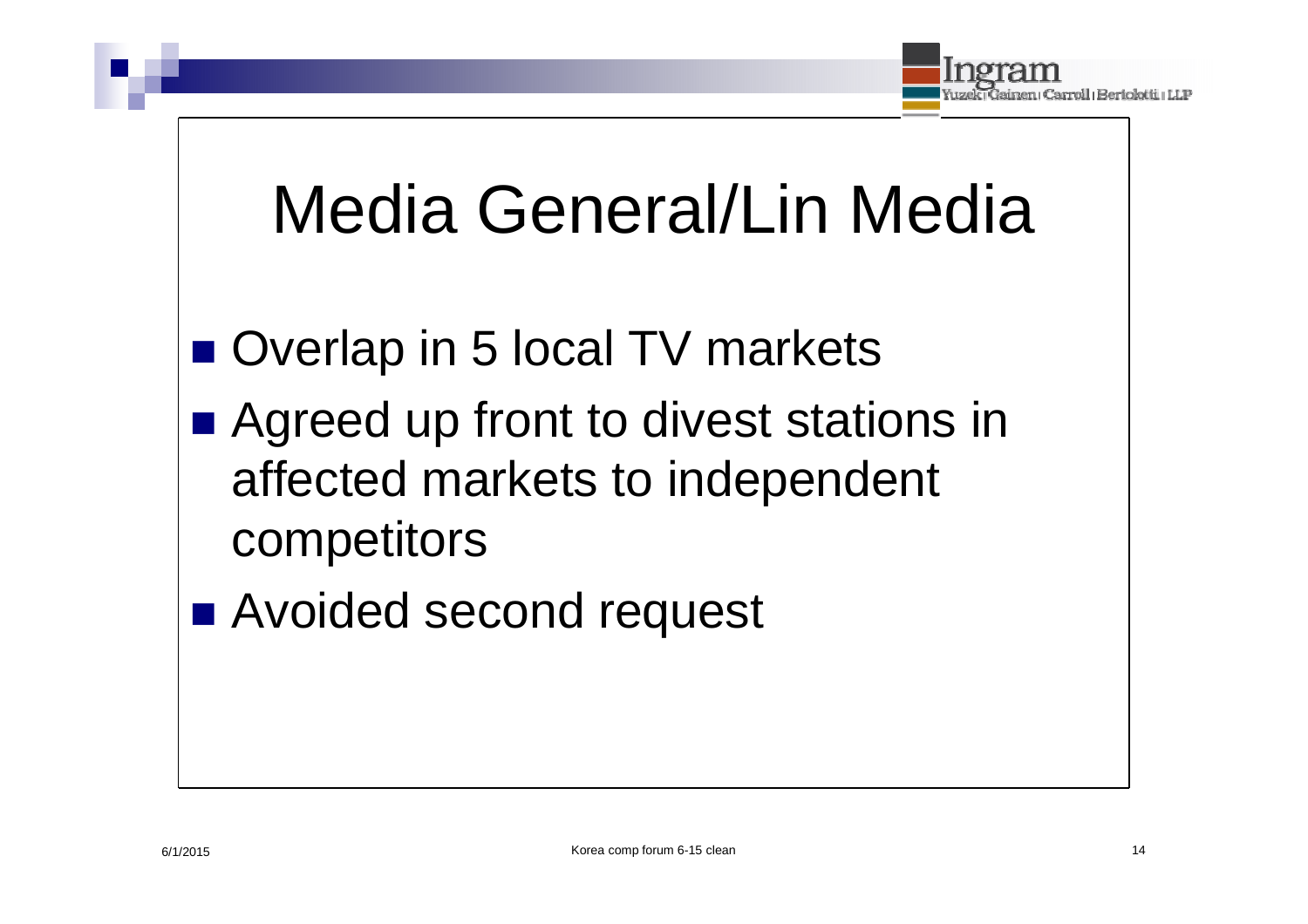

# Nexstar/Communications Corporation of America

- Overlap in Evansville, IN
- **Nexstar through Mission Broadcasting** after purchase would own/control 3 stations & 3 of 4 major broadcast affiliates
- Agree to divest CCA interest in CBS & Fox affiliate stations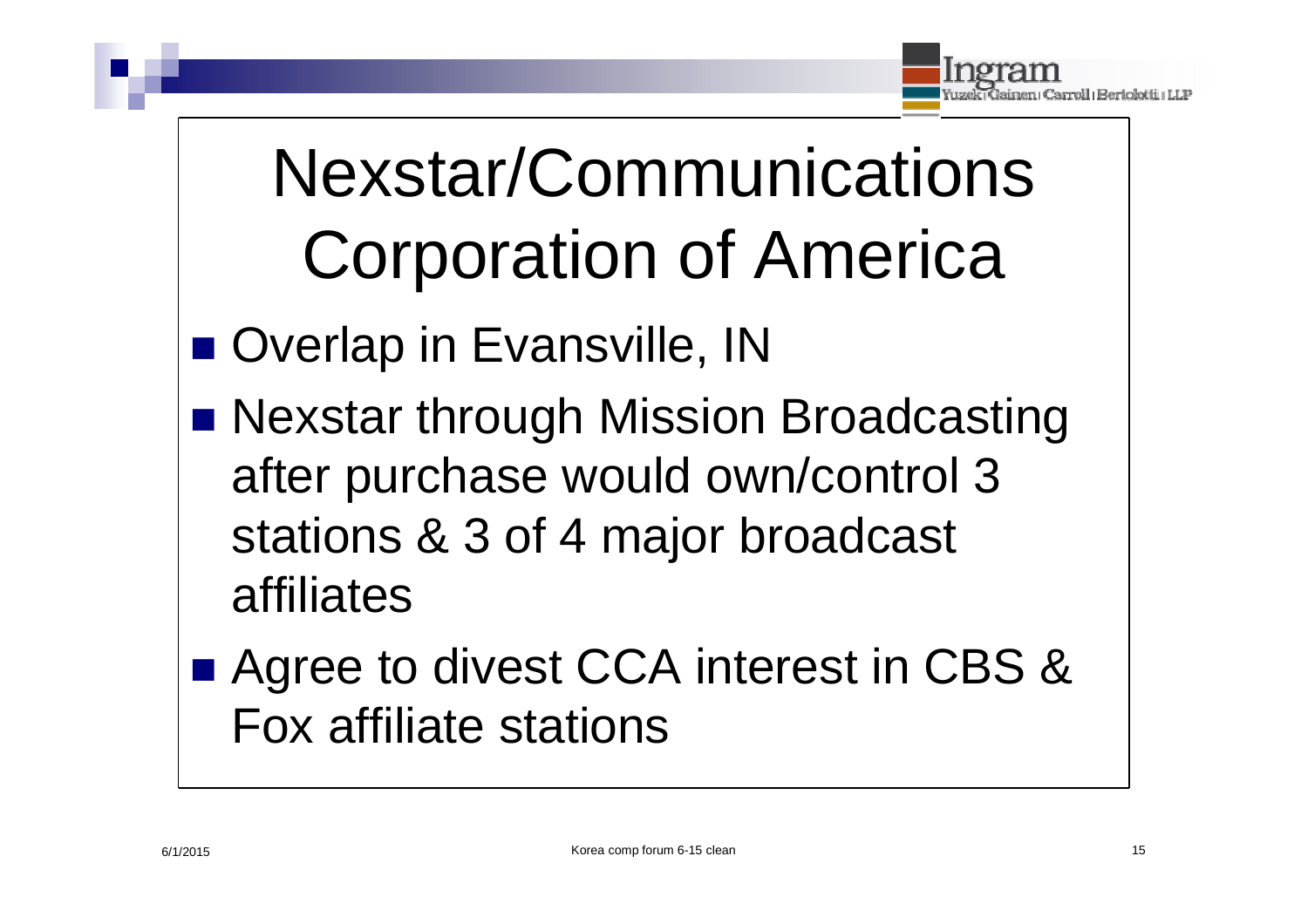

## Technology

- Core Logic/DataQuick Information **Systems**
- Bazaarvoice/PowerReviews
- Embarcadero Technologies/CA
- Verisk Analytics/EagleView Technology
- Applied Materials/Tokyo Electron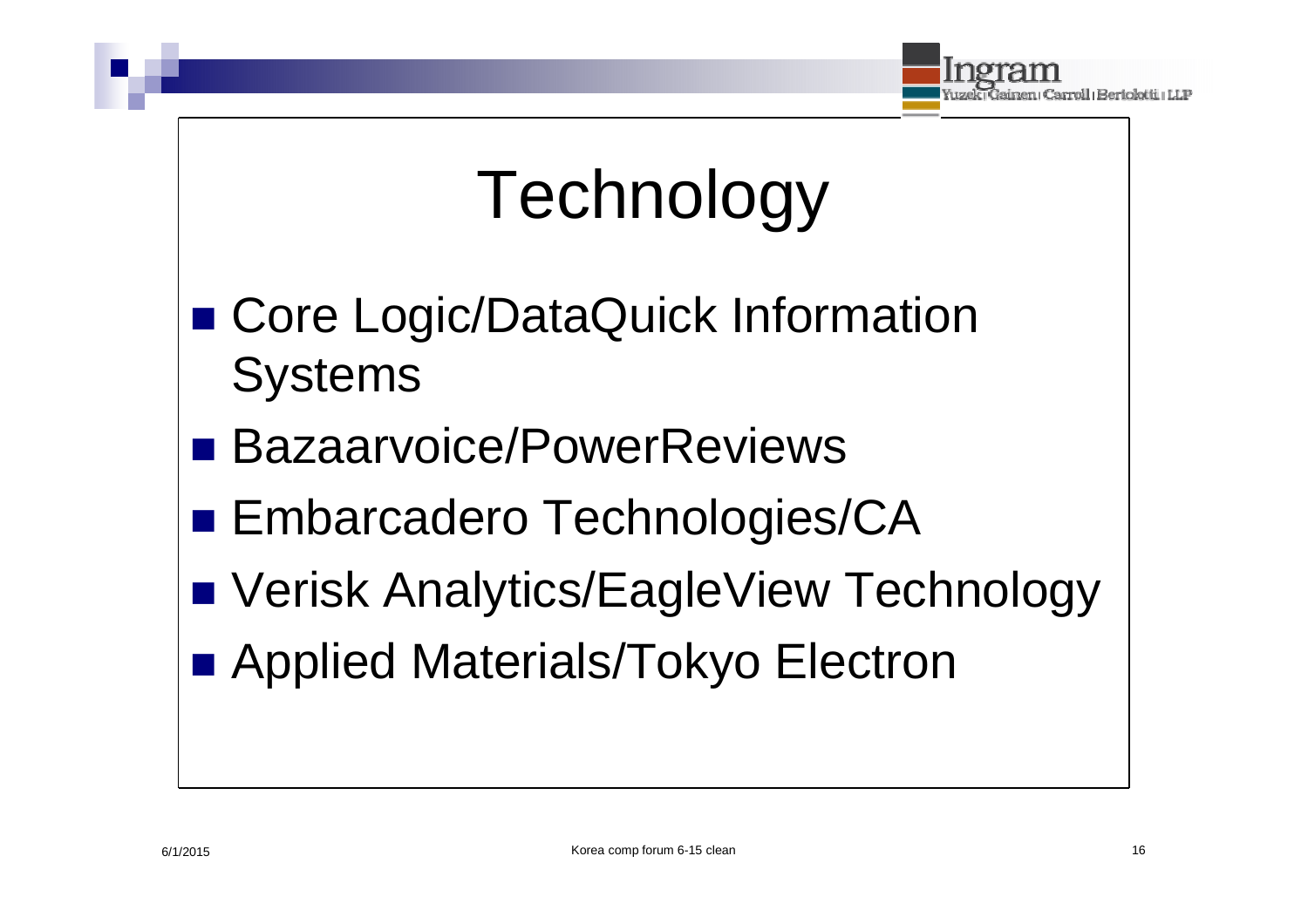

## Core Logic/DataQuick Information **Systems**

- National assessor & recorder bulk data, record data in standardized format for majority of real estate in U.S.
- Go from 3 to 2 competitors
- Core Logic license DataQuick national assessor & recorder bulk data, plus ancillary data sets, to Renwood RealtyTrac
- RealtyTrac online marketplace of foreclosure real property listing, national foreclosure data services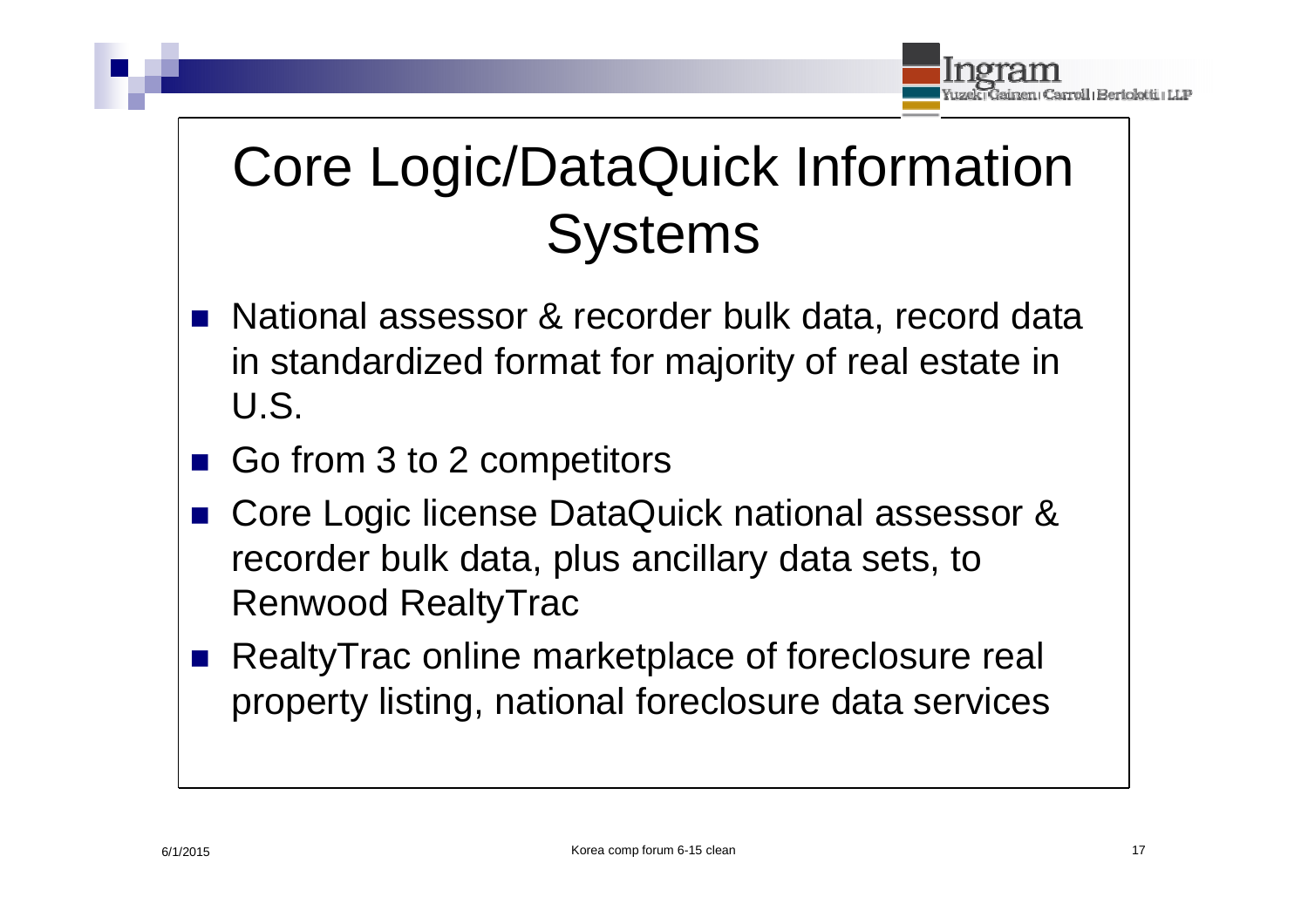

## Bazaarvoice/PowerReviews

- Non-reportable transaction completed June 2012
- DOJ complaint filed January 2013
- January 2014 decision for DOJ following 3 week trial
	- Internal business documents characterize PowerReviews as Bazaarvoice's strongest & most credible competitor
	- DOJ economist testified that merged company had incentive & ability to raise prices
	- Customer testimony that merger caused no harm considered speculative
- Settlement April 24, 2014
	- **Divestiture**
	- Restore competition to status quo ante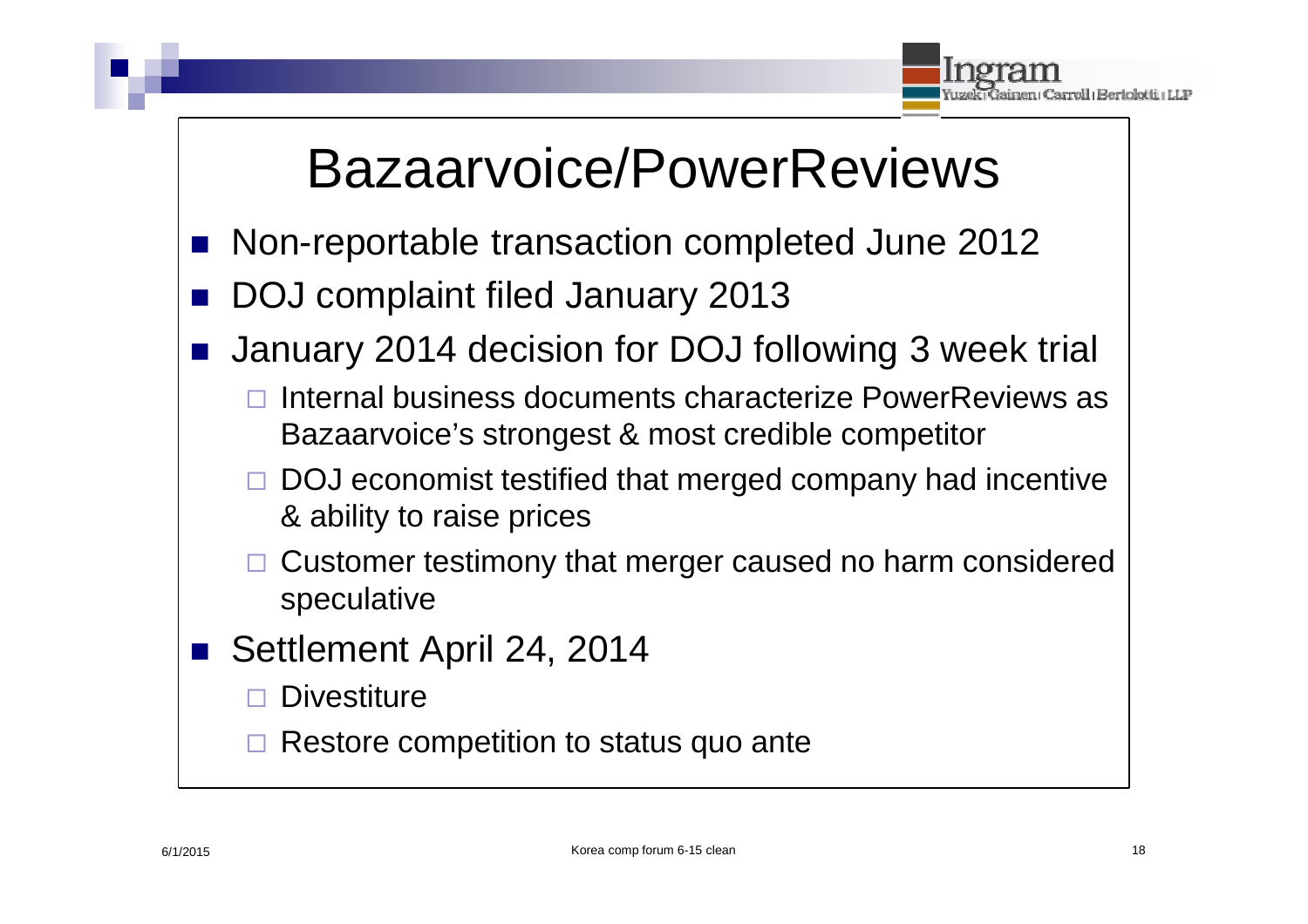

# Embarcadero Technologies/CA

- **ERwin data modeling product suite**
- **Parties "particularly close competitors"**
- **ERwin vigorous competitor in** functionality & pricing
- Acquisition abandoned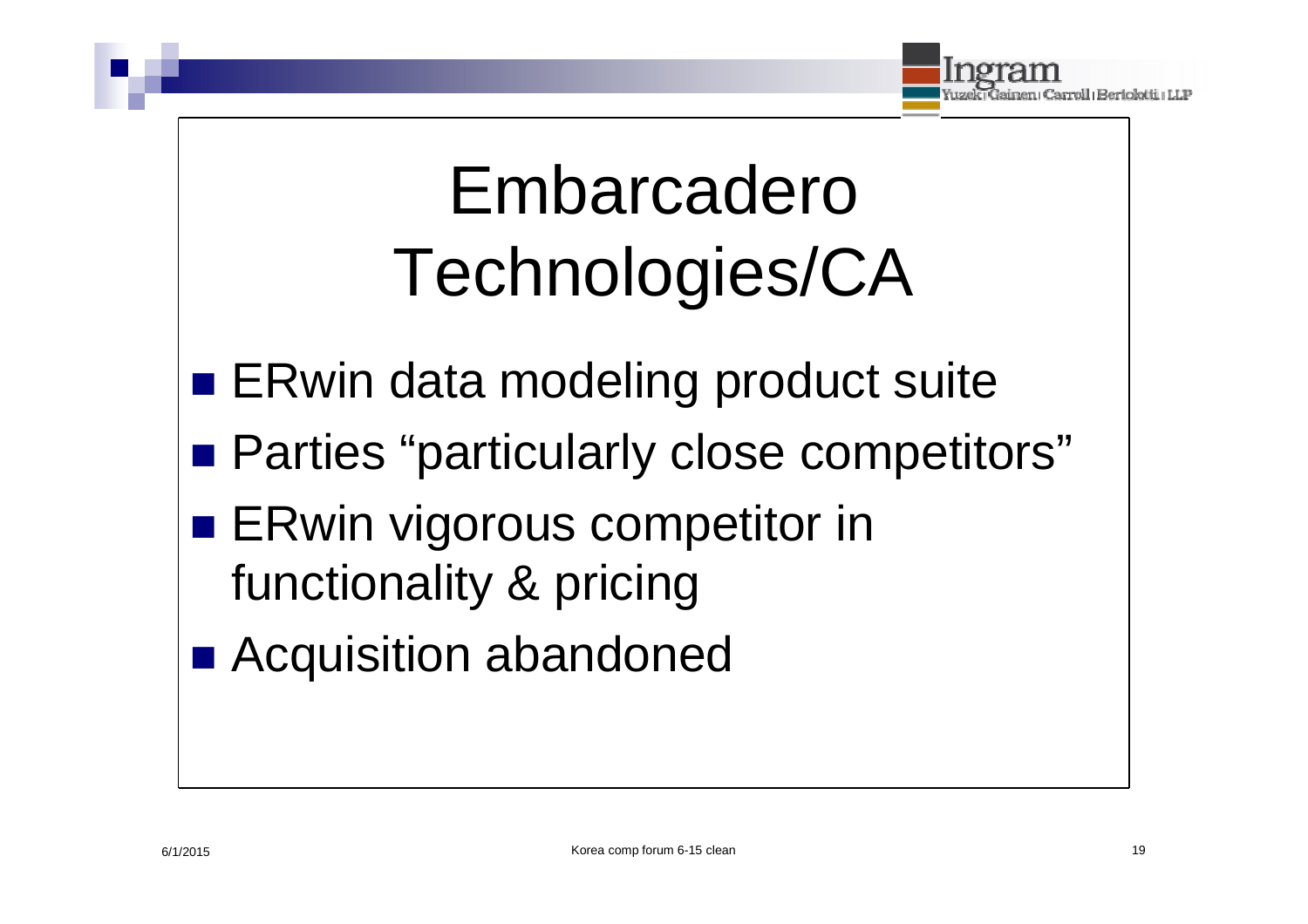

## Verisk Analytics/EagleView **Technology**

- Rooftop aerial measurement products used by insurance industry to assess property damage claims
- FTC claims parties are only 2 significant competitors
- EagleView serves most of top 25 insurers
- Verisk, lower cost, best competitor on product quality, patent strength, dominant software platform to process claims, relationships w/ insurers
- Other providers distant competitors often subject to patent litigation w/ EagleView
- Transaction abandoned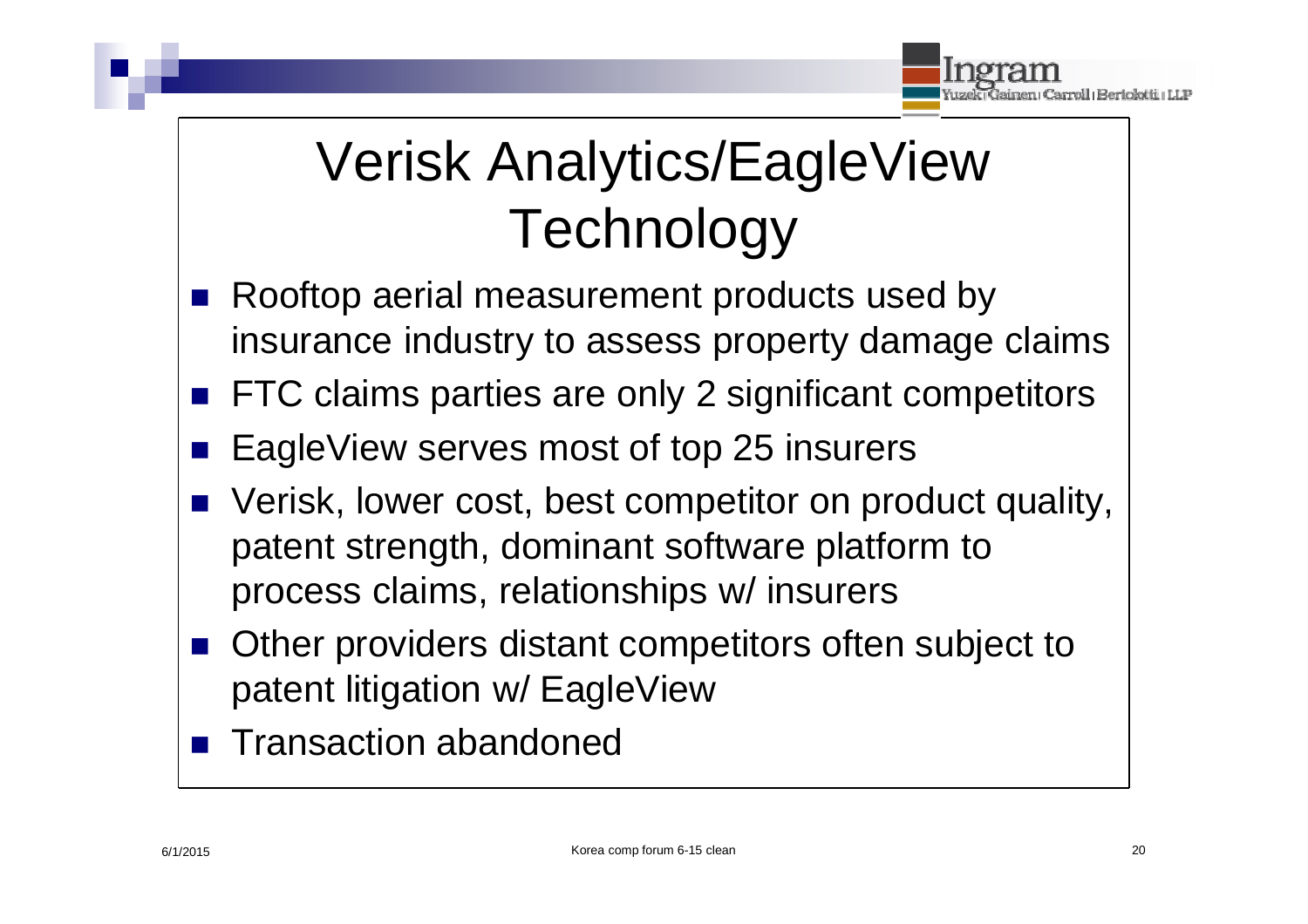

## Applied Materials/Tokyo Electron

- Semiconductor manufacturing equipment
- Concern re development of equipment for next-generation semiconductors
- 2 largest competitors w/ know-how, resources & ability to develop & supply high-volume non-lithography semiconductor manufacturing equipment
	- April 2015 abandoned deal after DOJ rejected proposed divestiture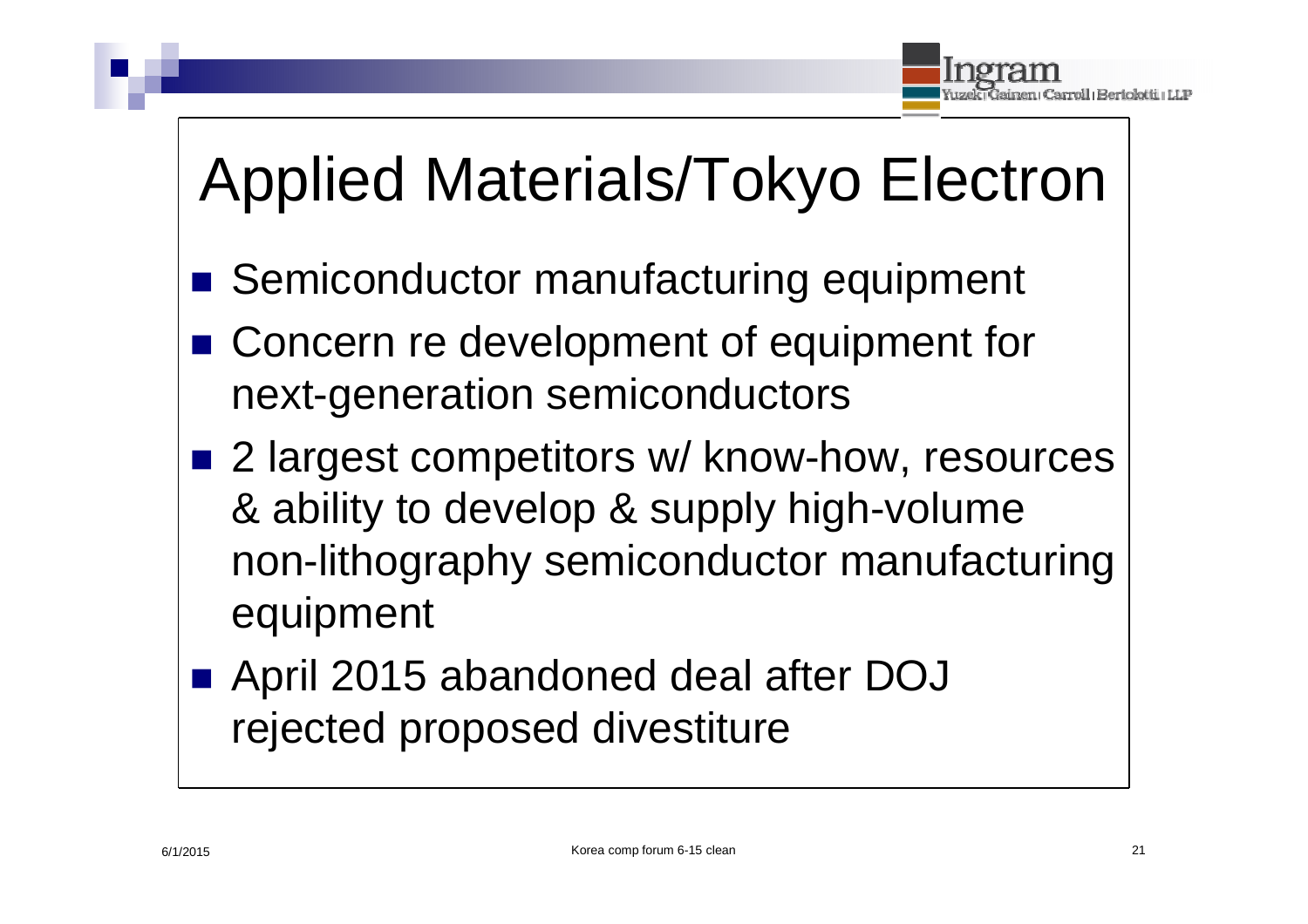

#### **Healthcare**

- Akorn/Hi-Tech Pharmacal
- Akorn/VersaPharm
- Prestige Brands/Insight Pharmaceuticals
- Surgery Center Holdings/Symbion
- Medtronic/Covidien
- **Eli Lilly/Novartis Animal Health**
- Novartis/GlaxoSmithKline 2 deals
- Sun Pharmaceuticals/Ranbaxy Laboratories
- Impax/CorePharma
- Phoebe Putney
- Steris/Synergy Health
- **FTC** approach to pharmaceutical deals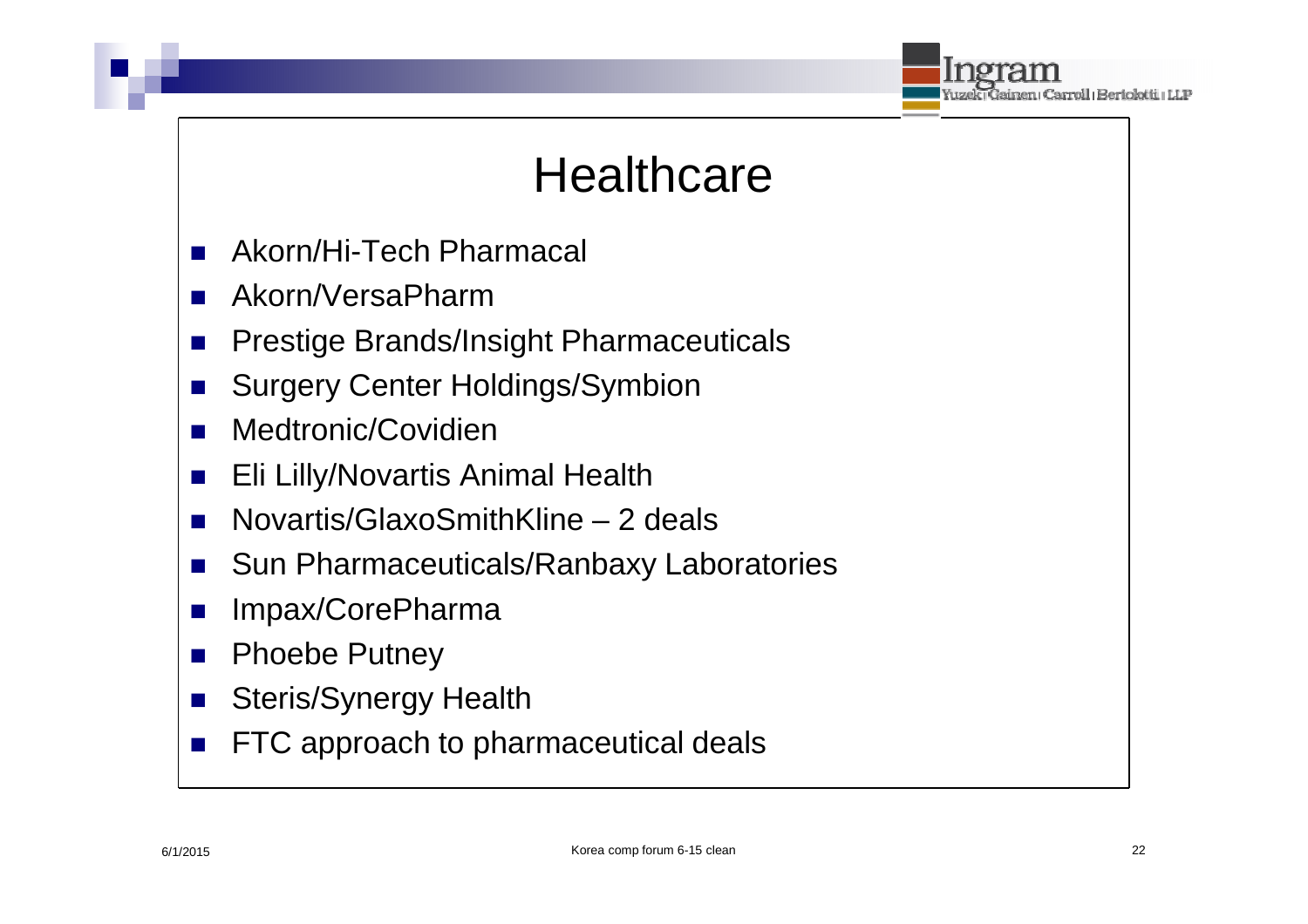

## Akorn/Hi-Tech Pharmacal

- Generic eye drops for bacterial infections & ulcers
- **Topical anesthetic drugs**
- $\blacksquare$  4->3 & 3->2
- $\blacksquare$  Hi-Tech potential 4<sup>th</sup> competitor
- Divest rights & assets in 5 markets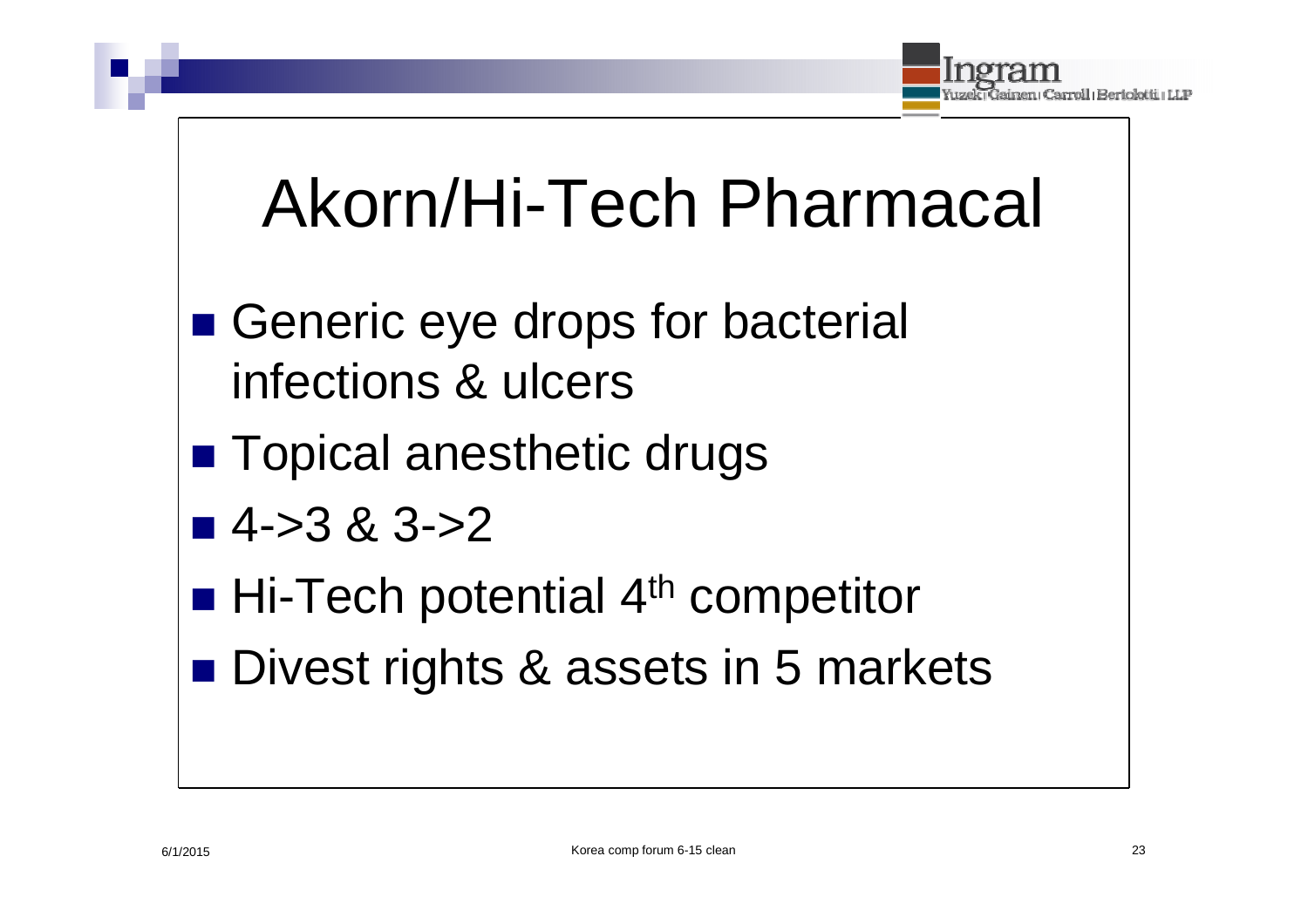

## Akorn/VersaPharm

- Generic injectable tuberculosis drug, rifampin
- 3 current approved sellers, including VersaPharm
- Akorn pending application to sell **Divest ANDA for generic injectable** rifampin to Watson Laboratories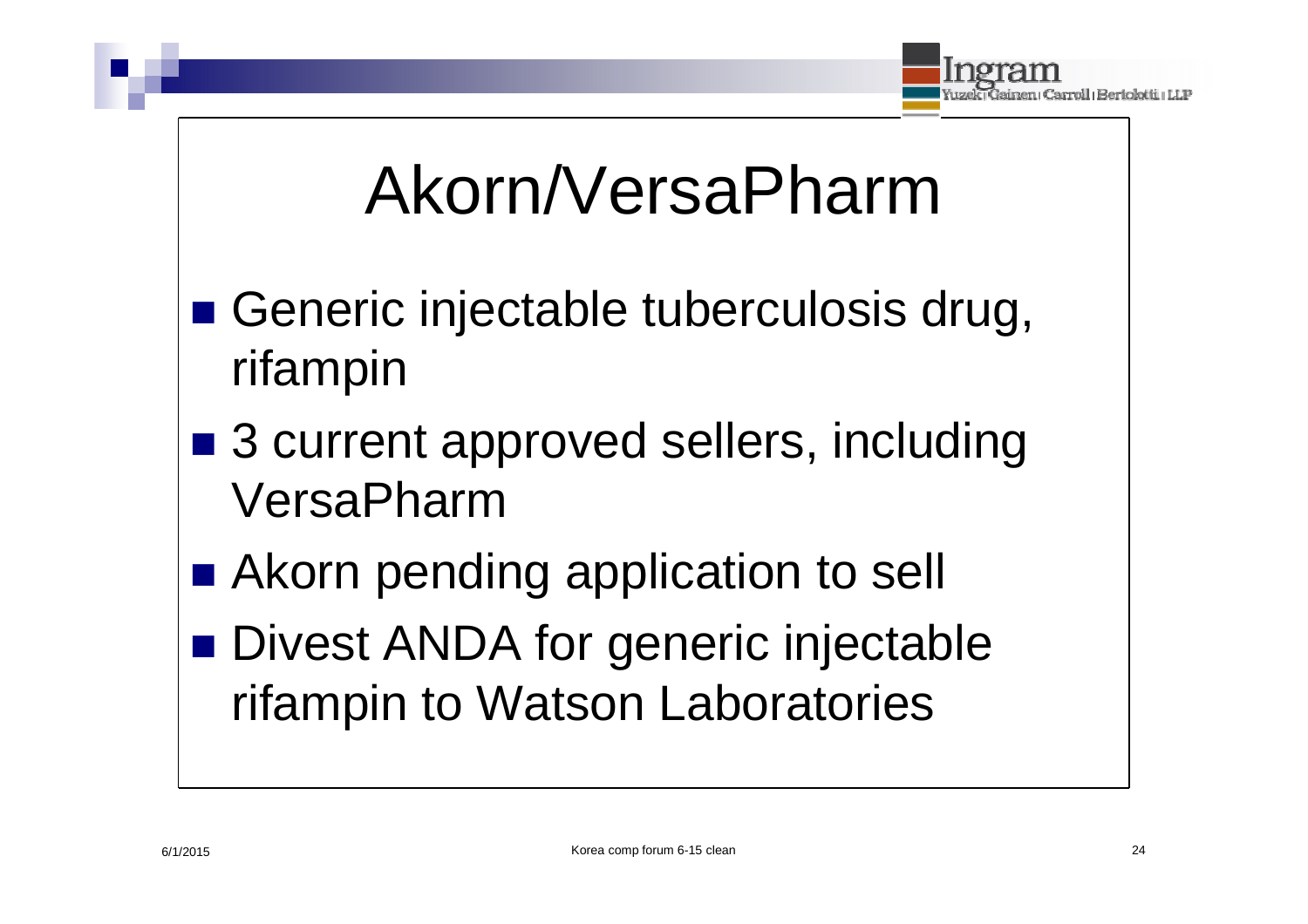

# Prestige Brands/Insight Pharmaceuticals

- Over-the-counter motion sickness drugs
- **Prestige makes best selling Dramamine**
- **Insight makes Bonine**
- Only 2 branded drugs w/ significant sales
- Divest Bonine to Wellspring Pharmaceuticals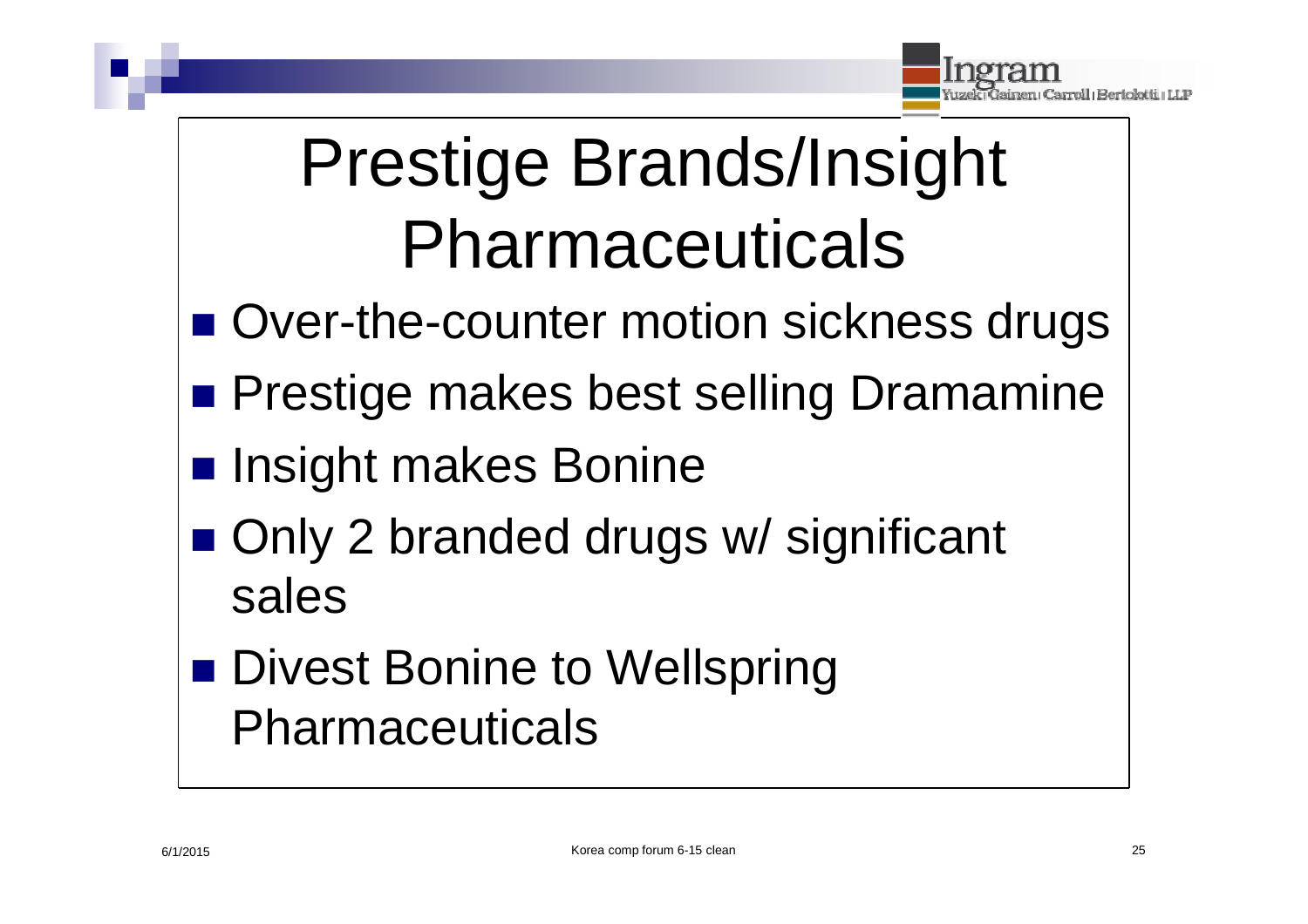

Surgery Center Holdings/Symbion ■ Multi-specialty ambulatory surgical centers in Orange City/Deltona, FL  $\blacksquare$  2->1

**Potential to increase rates for outpatient** surgical services for commercial health plans & commercially insured patients

**Divest Symbion's ownership interest in** center in Orange City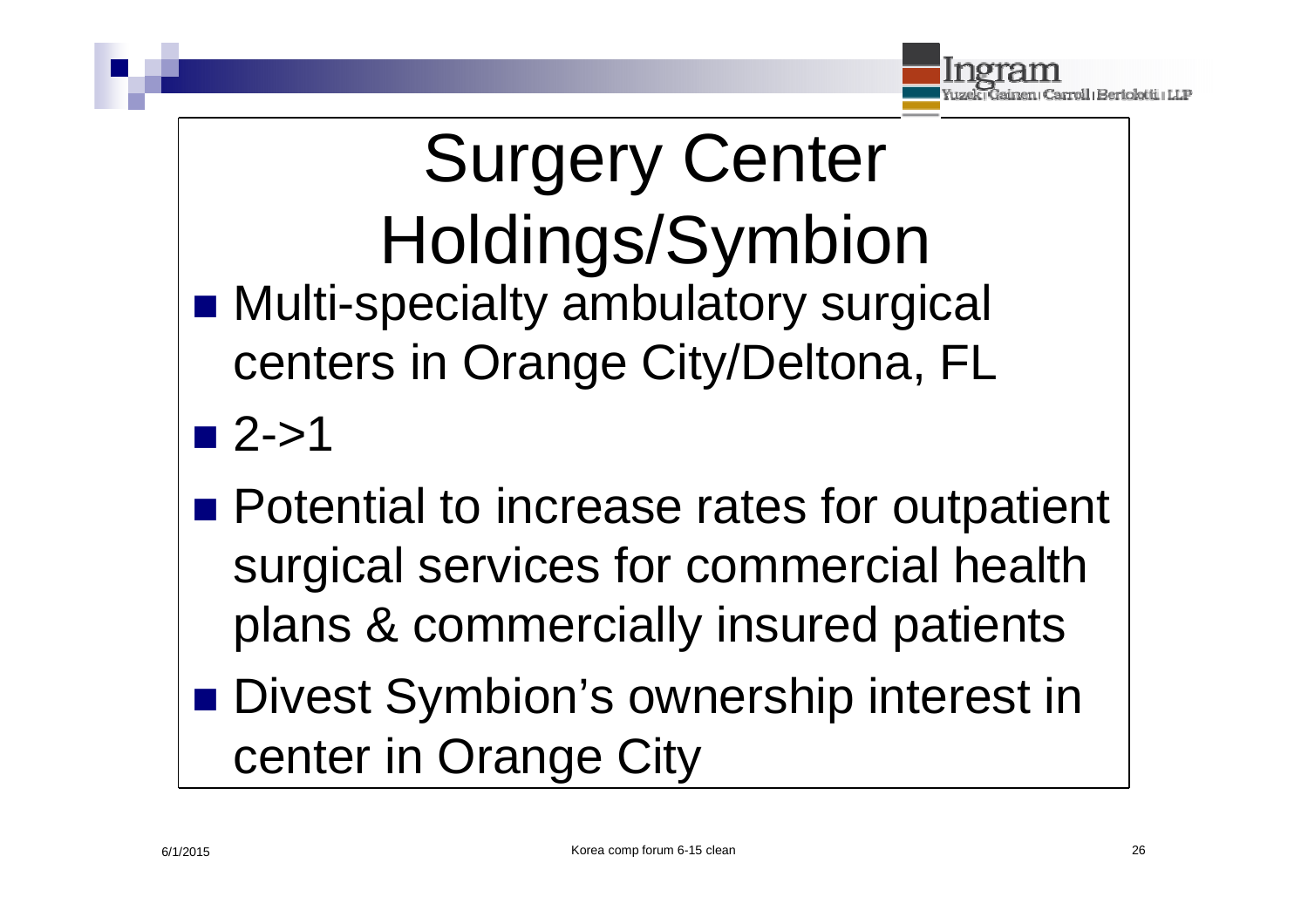

## Medtronic/Covidien

- Drug-coated balloon catheters to treat peripheral vascular disease
- Only C.R. Bard in market
- Medtronic & Covidien in clinical trials
- Medtronic agree to divest Covidien drug-coated balloon catheter business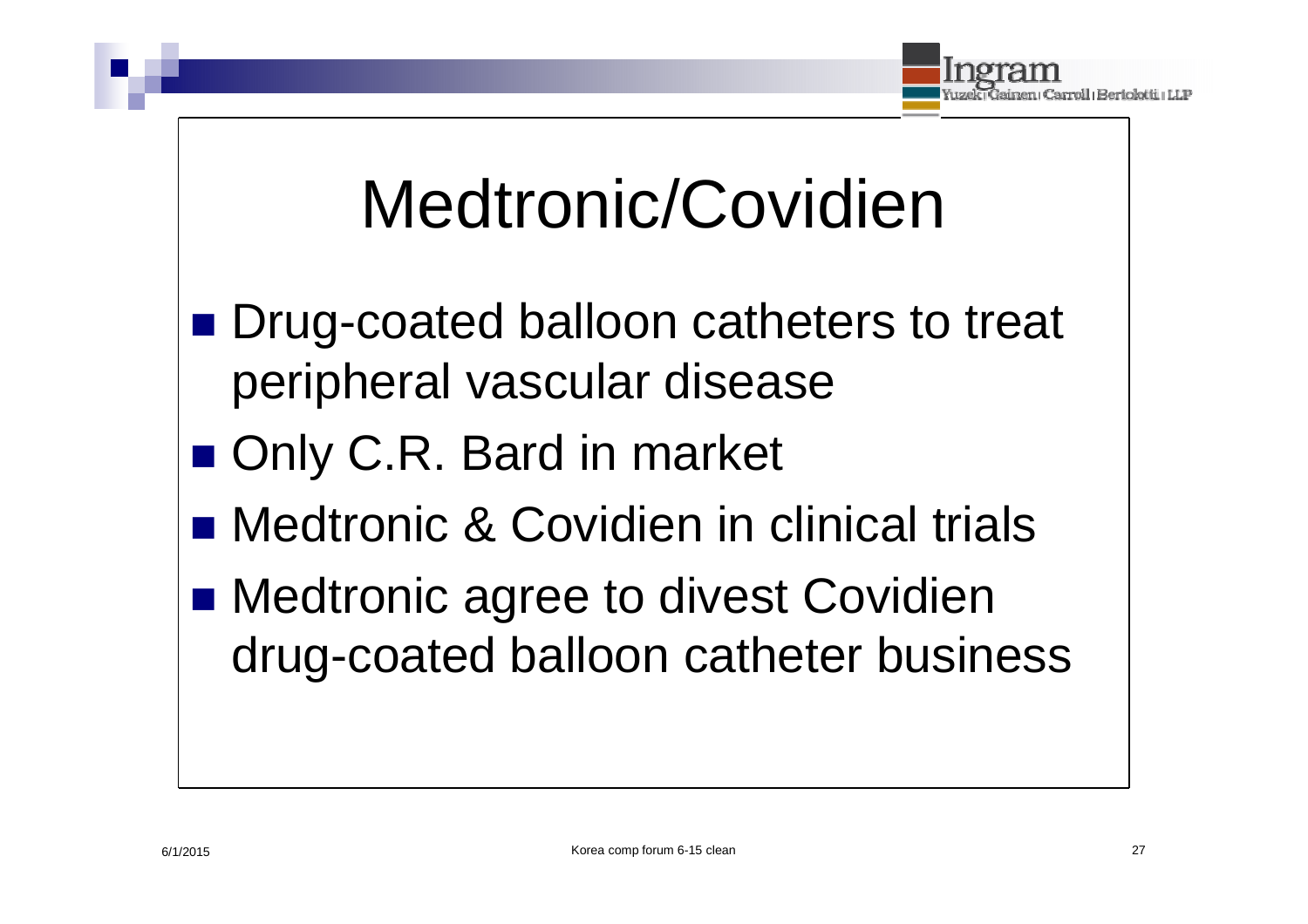

# Eli Lilly/Novartis Animal Health

- Medication for heartworm disease in dogs
- Lilly's Trefexis & Novartis's Sentinel
	- □Only 2 administered orally monthly
	- □ Contain same active ingredient
	- Also treat fleas & other internal parasites
- **Lilly divest Sentinel product line to** Virbac S.A.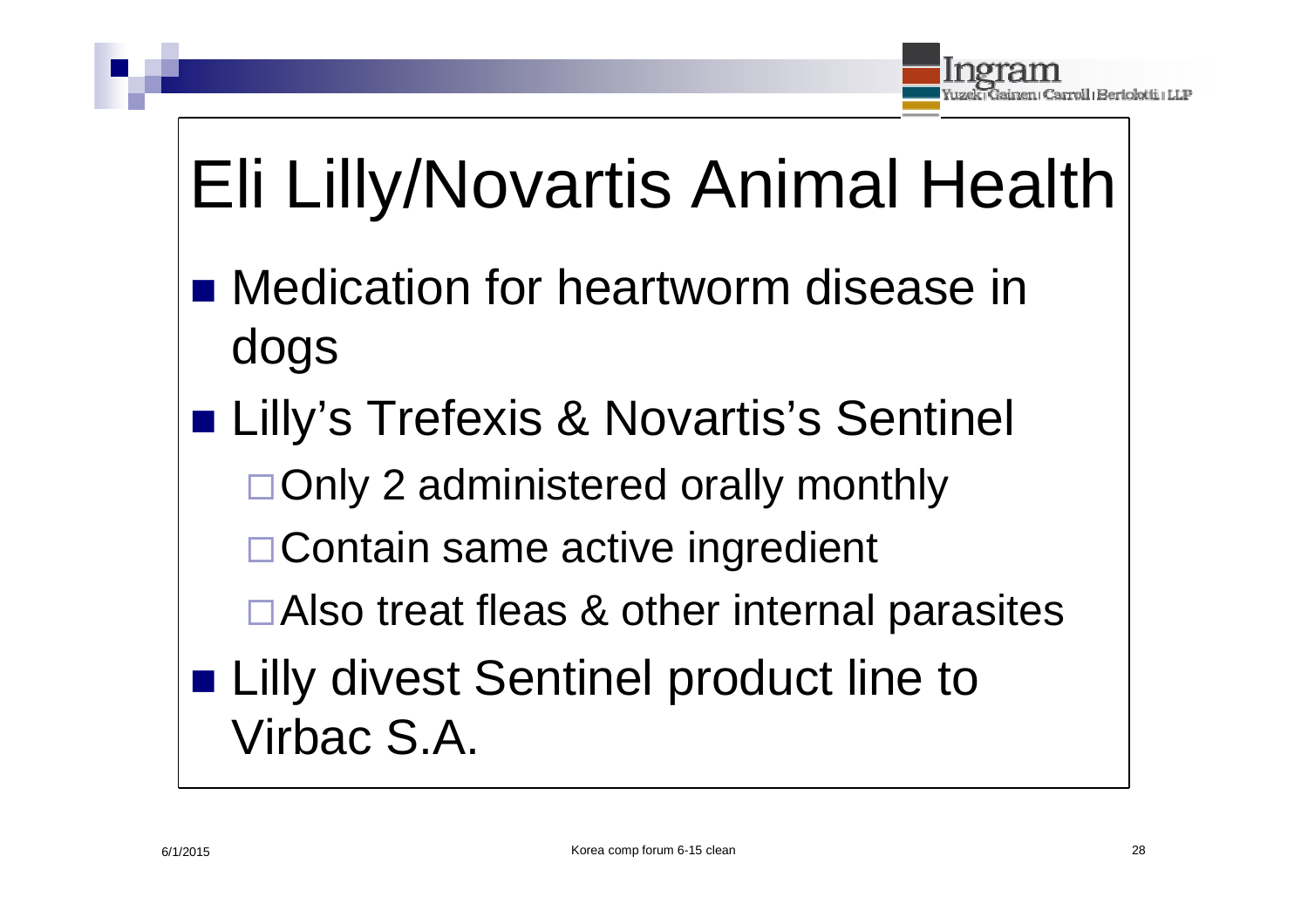

#### Novartis/GlaxoSmithKline ■ Consumer health care products JV

- GSK control JV (63.5%) & contribute Nicoderm CQ nicotine patch
- Novartis (36.5%) market own Habitrol nicotine patch
- $\Box$  Only 2 branded nicotine patches
- $\Box$  2 of 3 suppliers of private label patches
- Novartis divest Habitrol business
- Acquisition of cancer treatment drugs
	- Novartis in development BRAF & MEK inhibitor drugs to treat melanoma
	- Only Novartis, GSK & few others w/product in market/in development of BRAF/MEK
	- □ 2 of 3 marketing/developing BRAF/MEK combination
	- Novartis divest BRAF & MEK assets to Array BioPharma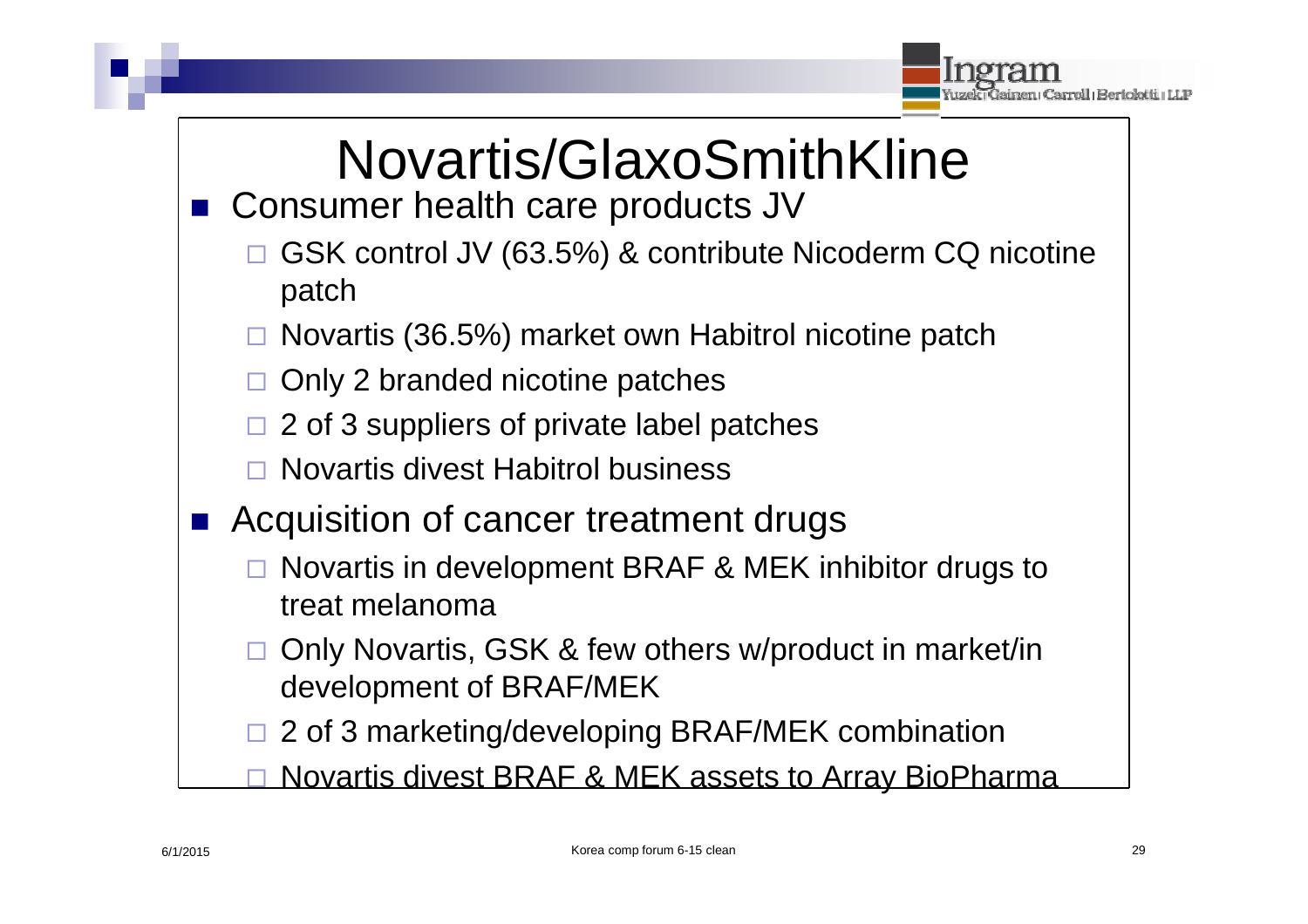

## Sun Pharmaceuticals/Ranbaxy Laboratories

- Generic minocycline tablets
- Ranbaxy one of 3 selling 3 dosage strengths of generic minocycline tablets
- Sun one of few likely to enter into market
- Divest
	- Ranbaxy interests in generic minocycline tablets,
	- Ranbaxy capsule assets
- Supply buyer w/ tablets & capsules until it establishes own manufacturing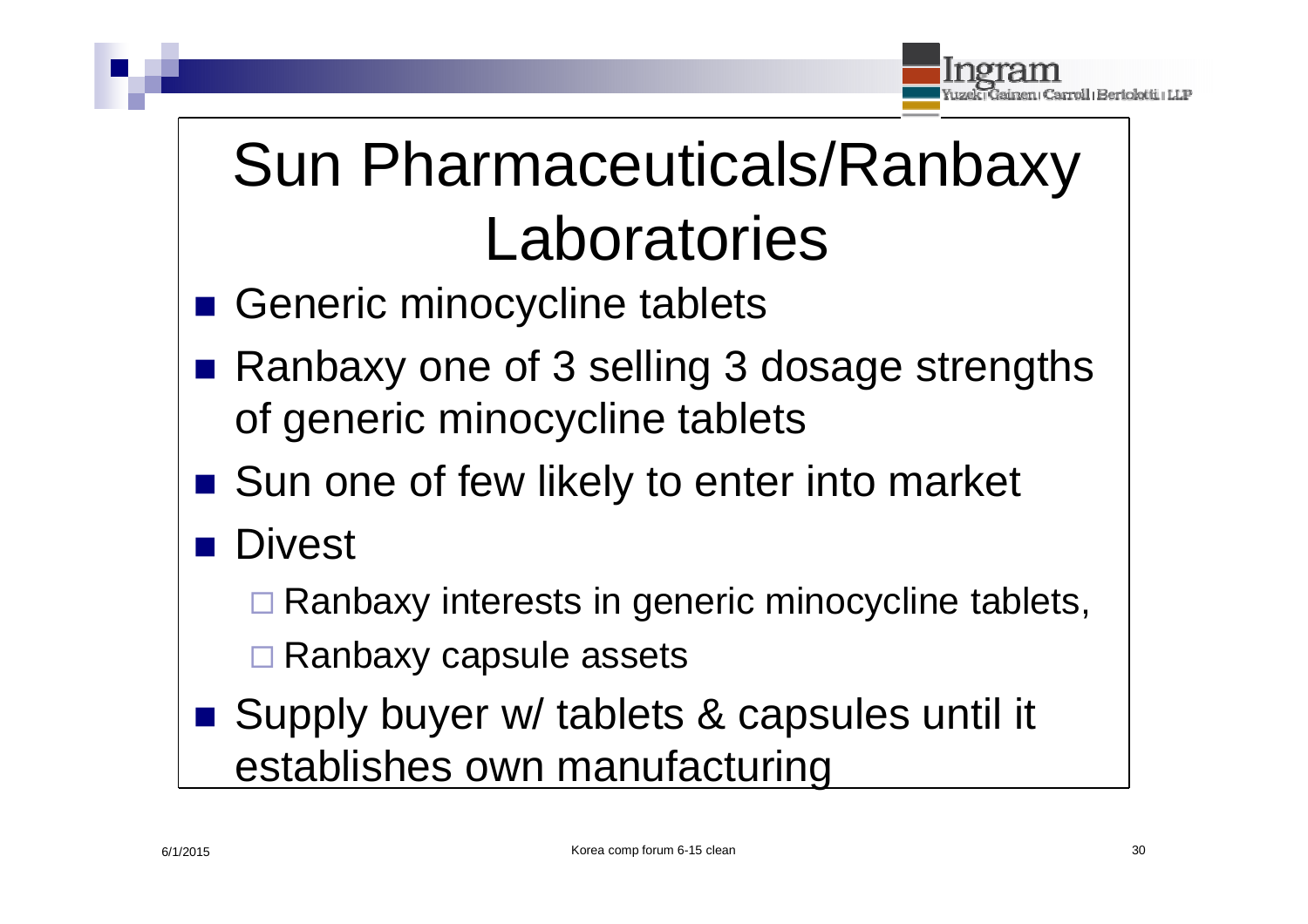

## Impax/CorePharma

- Generic pilocarpine tablets for dry mouth
	- $\Box$  2 current suppliers
	- Impax & CorePharma only likely new entrants, w/ approved ANDAs
- Generic ursodiol tablets for biliary cirrhosis & gall bladder diseases
	- $\Box$  4 current suppliers of generic ursodiol tablets, including Impax
	- Recent supply shortages
	- CorePharma one of few likely new entrants
- Divest CorePharma rights & assets to generic pilocarpine tablets & generic ursodiol tablets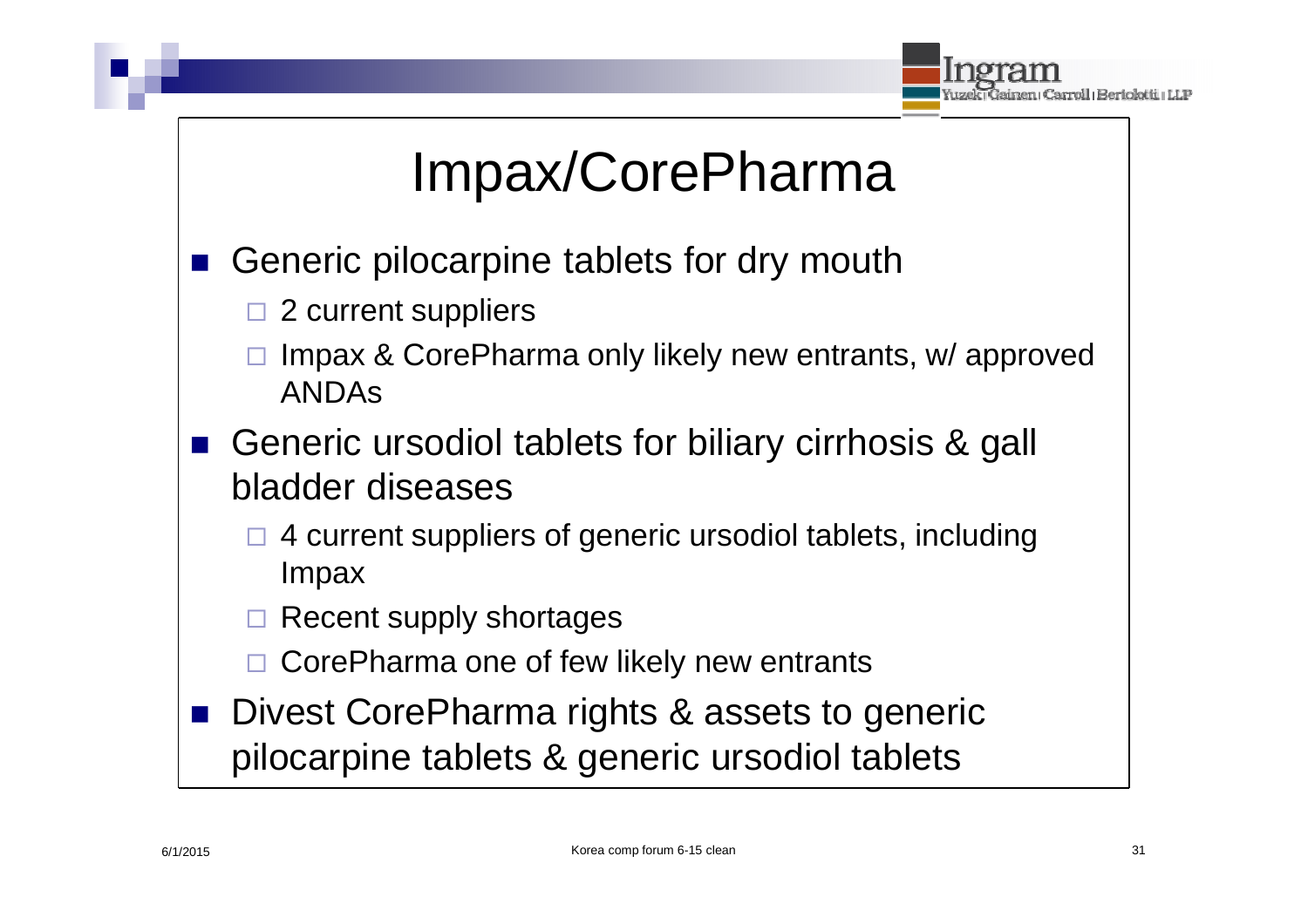

#### Phoebe Putney

- Hospital Authority of Albany-Dougherty County formed under Georgia Hospital Authority Law
- Authority owned 1 of 2 hospitals in county & purchased the other hospital
- Trial & circuit courts denied injunction against transaction on ground of state action immunity
- Supreme Court reversed, 9-0, finding no immunity
- Georgia strict Certificate of Need requirements made divestiture impractical remedy
- Conduct remedy consent agreement
	- $\Box$  Notify FTC in advance of acquiring any part of hospital/controlling interest in other healthcare providers in area for 10 years
	- $\Box$  Prohibited from objecting to CON applications by potential new hospital providers in same area for 5 years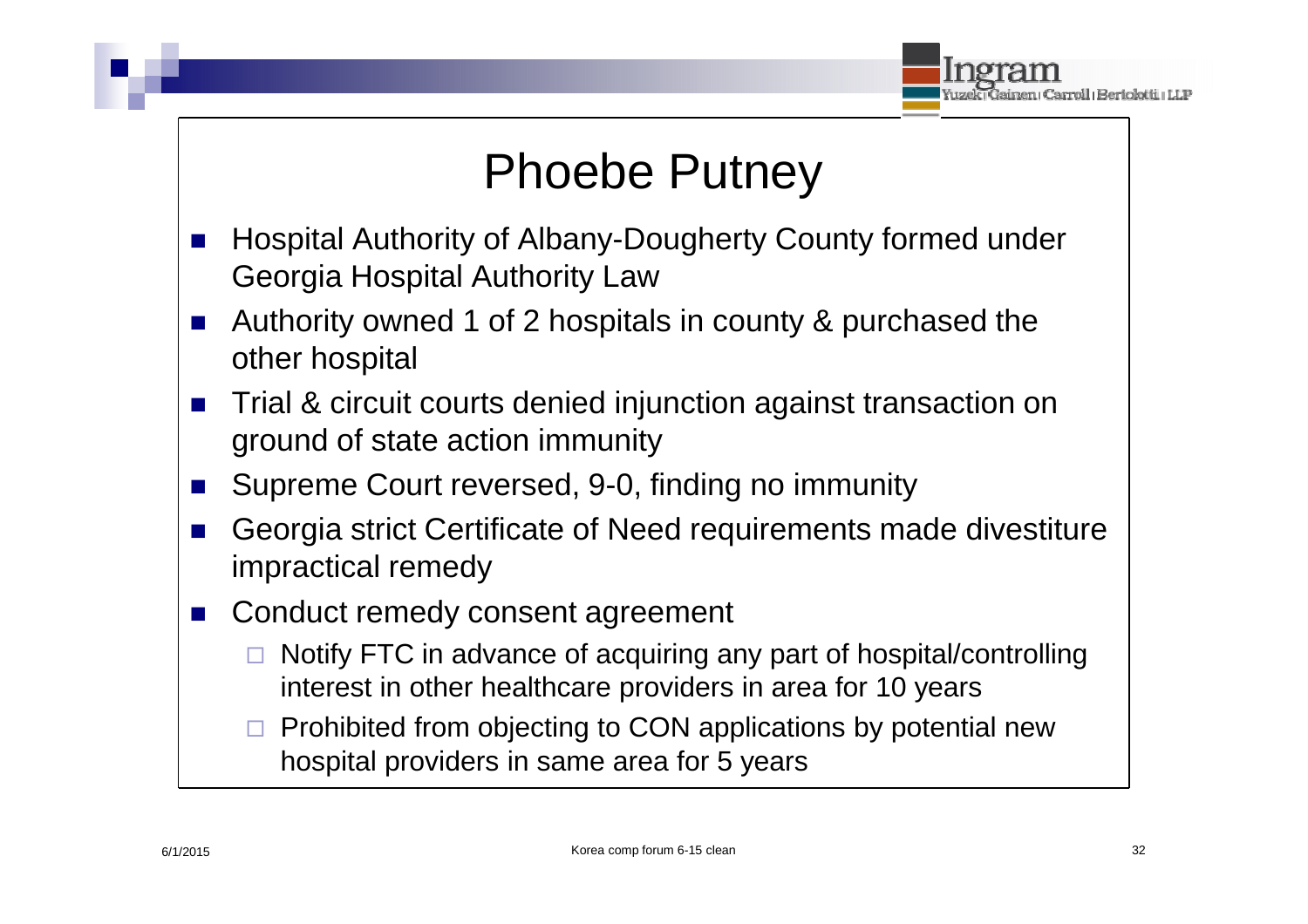

## Steris/Synergy Health

- Contract sterilization services using radiation for medical devices
	- Steris gamma sterilization facilities, only 1 of 2 providers in U.S.
	- $\square$  Synergy planned x-ray sterilization facilities
	- May 29, 2015 FTC issued administrative complaint & filed motion for TRO & preliminary injunction against deal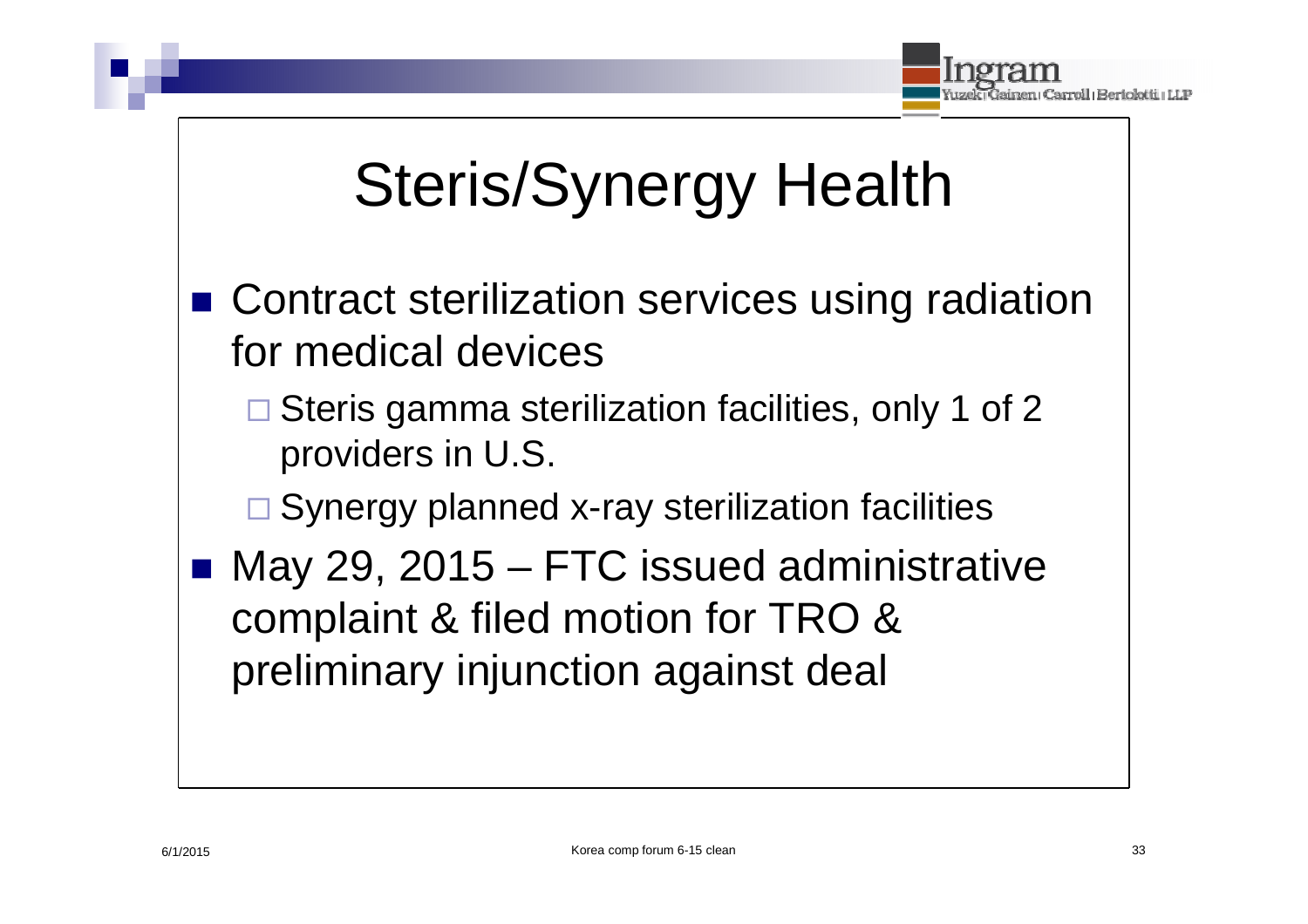

## FTC Approach to Pharma

- Customers MD, payer, patient
	- Market
		- $\Box$  Indication specific
		- $\square$  Pipeline products
		- □ mechanism of action
		- $\Box$  generic/branded dosage sizes
	- **Competition** 
		- $\square$  in innovation
		- $\Box$  for customers
- **Divestiture common remedy**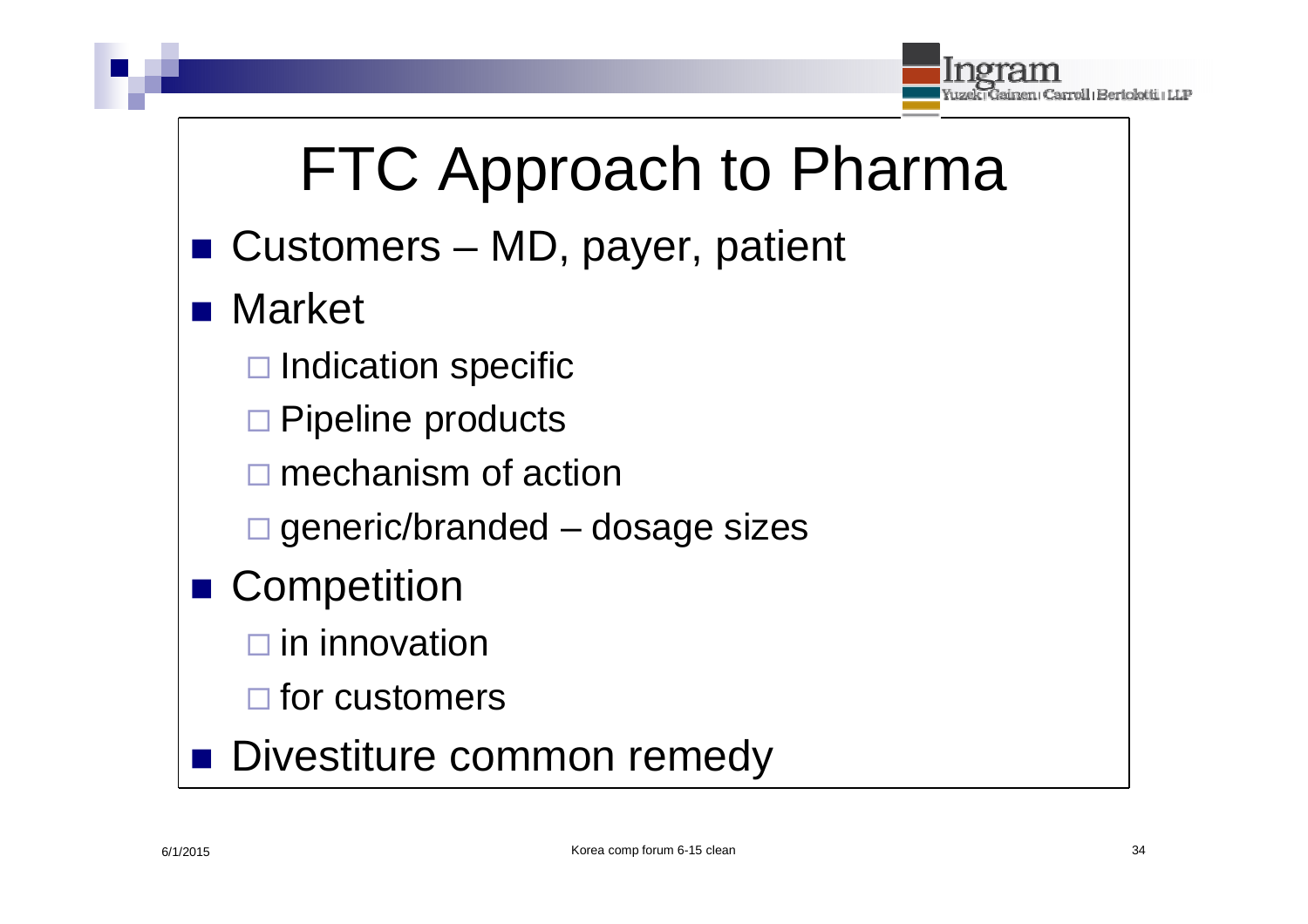

## Courts

- **ProMedica Health Systems v. FTC, 749 F.3d** 559 (6th Cir. 2014)
- Saint Alphonsus Medical Center Nampa v. St. Luke's Health System, 2015 WL 525540 (9th Cir. Feb. 10, 2015)
- Commonwealth v. Partners Healthcare Sys., 2015 Mass. Super. LEXIS 4 (Mass. Super. Court, Suffolk County, Jan. 29, 2015)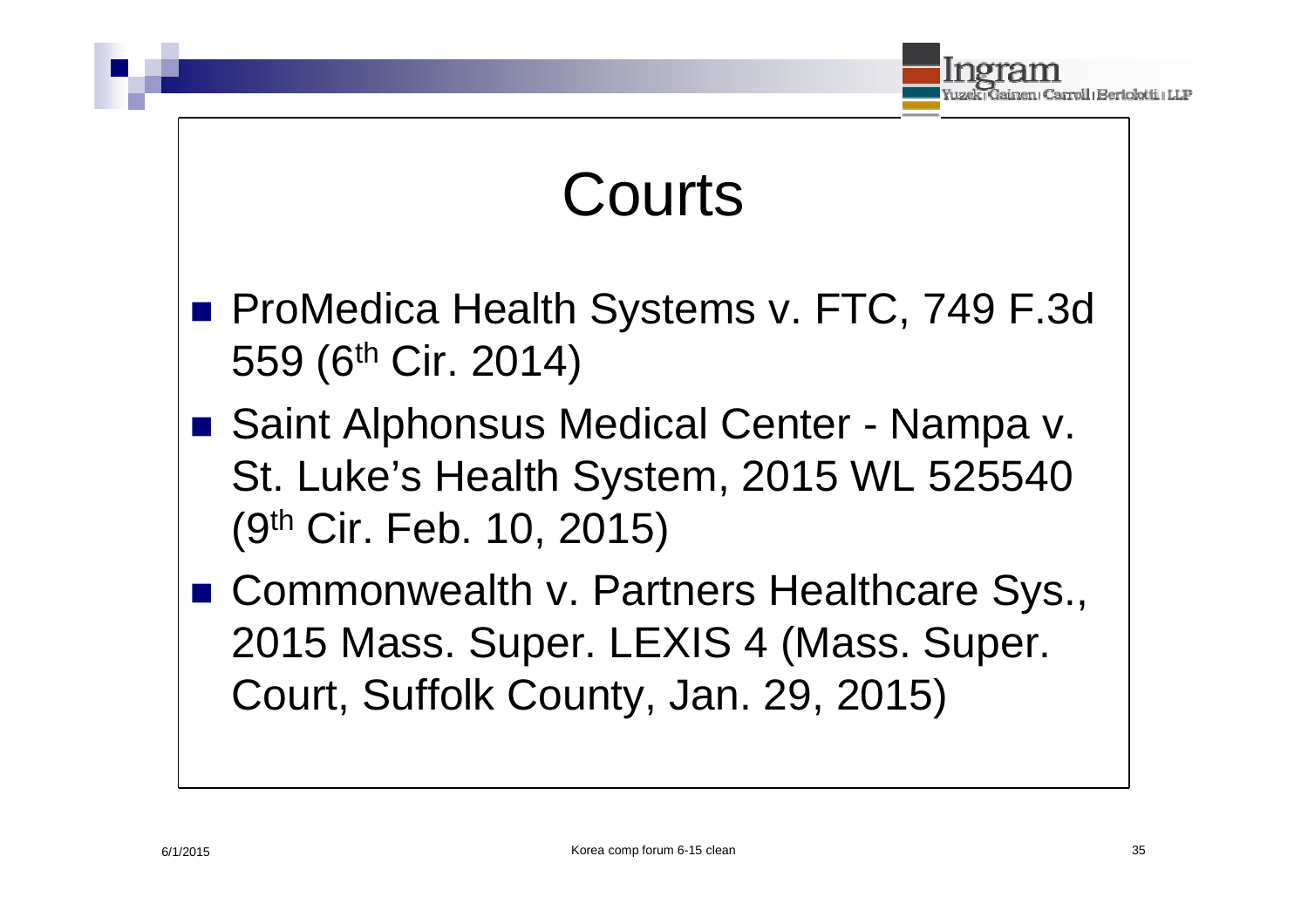

#### ProMedica Health Systems

- Bargaining dynamic between payer & healthcare provider systems
- Anchor providers in networks offered by payers to patients
- Merger of 2 of 4 hospital systems in Lucas County, Ohio

 $\Box$  >50% primary & secondary services

- □ >80% obstetrical services
- 2010 FTC permitted transaction subject to hold separate pending administrative proceedings
- 2012 FTC ordered divestiture of St. Luke's
- $\blacksquare$  2014 6<sup>th</sup> Circuit denied ProMedica petition
- 2015 petition to Supreme Court for certiorari pending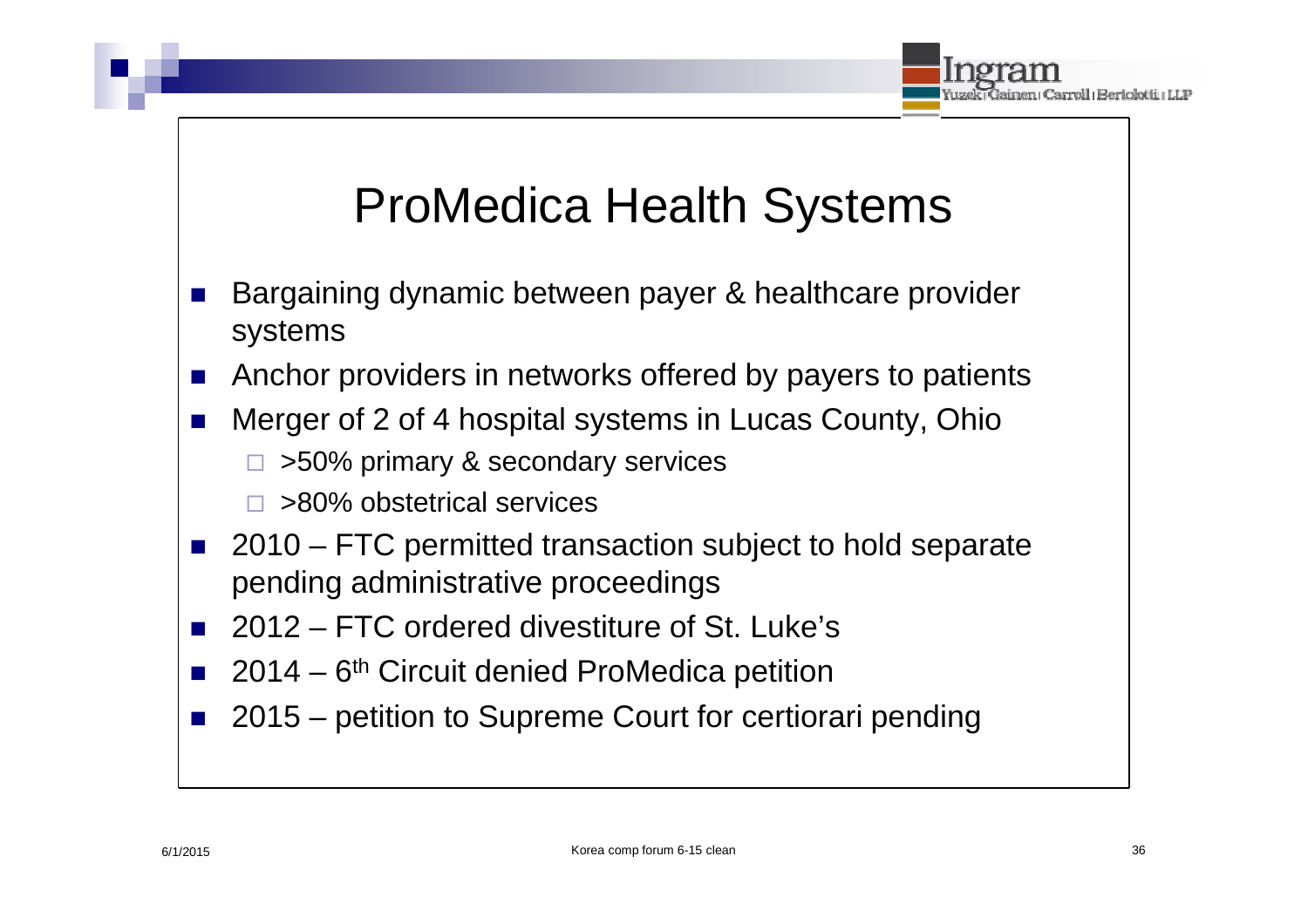

## St. Luke's Health System

- Challenge by competitors, FTC & State of Idaho to St. Luke's 2012 acquisition of Saltzer Medical Group, largest independent, for-profit, physician-owned, multi-specialty group of ~44 physicians in Nampa, Idaho
- Alleged higher rates for health care services by primary care physicians will result from control of 80% of primary care & limits on physicians' ability to refer outside of St. Luke's
- 2014 District of Idaho found antitrust violation & ordered divestiture
- 2015 9<sup>th</sup> Circuit affirmed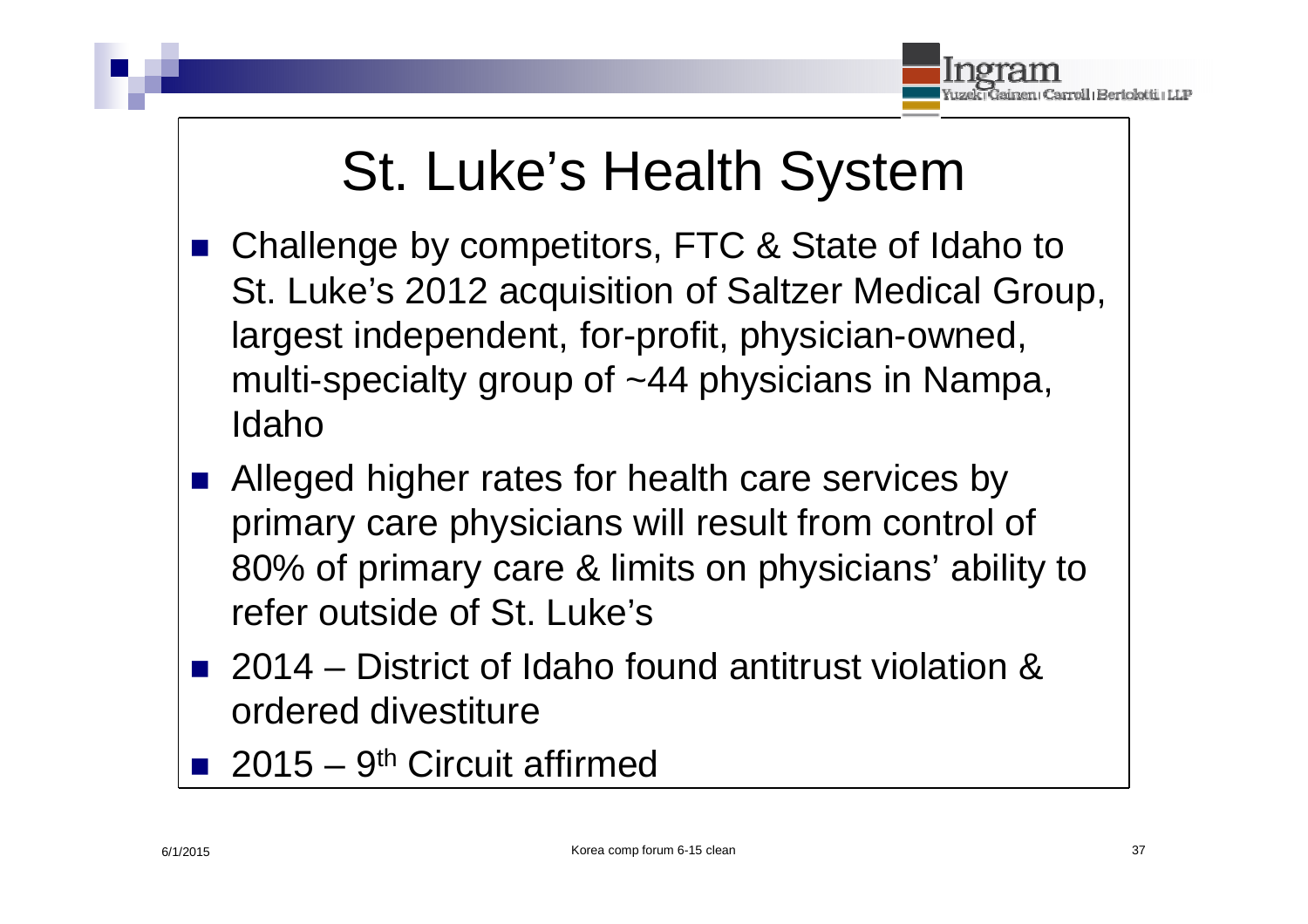

### Partners Healthcare

- Largest health system & private employer in Massachusetts (10 hospitals & 6,000 physicians) to acquire 3 competing hospitals outside Boston & add 100s of doctors to network
- Settlement reached between Massachusetts Attorney General & Partners
	- □ Price caps
	- $\Box$  Non-price restrictions
- 2015 Suffolk County Superior Court rejected settlement
	- Not in public interest
	- Could not be properly supervised & enforced